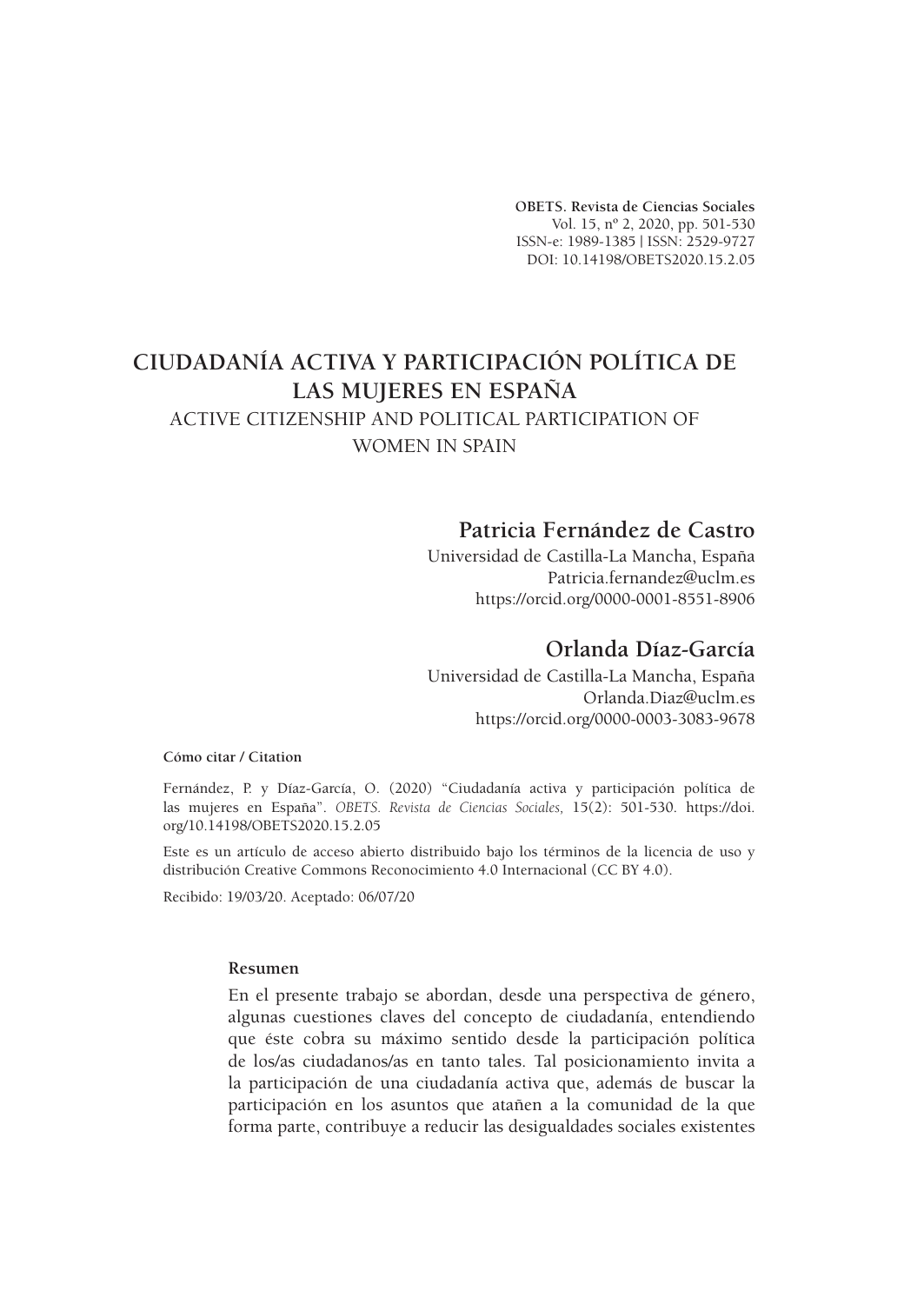en las sociedades actuales. Pero las desigualdades sociales e históricas padecidas por las mujeres dificultan su participación dentro del juego democrático, lo que se traduce en desigualdades políticas que limitan sus posibilidades de ejercer la ciudadanía en contextos democráticos, diagnóstico que se deduce tras el análisis de los datos estadísticos sobre participación política en España que se muestra.

**Palabras clave:** Ciudadanía; género; participación política; democracia.

#### **Abstract**

In this paper, some key issues of the concept of citizenship are approached from a gender perspective, understanding that it takes on its maximum meaning from the political participation of citizens as such. That positioning invites the participation of an active citizenship that, in addition to seek participation in matters that concern the community of which it is a part, contributes to reducing the existing social inequalities in today's societies. But the social and historical inequalities suffered by women hinder their participation in the democratic game, with implies political inequalities that limit their possibilities of exercising citizenship in democratic contexts, a diagnosis that is deduced after the analysis of statistical data on political participation in Spain that it's shown.

**Keywords:** Citizenship; gender; political participation; democracy.

#### **Extended Abstract**

The liberal concept of citizenship initiated with the modern State is configured according to gender, so that a dichotomy between public and private occurs that limits the status of citizens as women even after the formal recognition of the rights that they foreseeably protect your exercise. This has been a central theme in feminist literature since Carole Pateman reviewed, in 1997, the theories of the modern social contract to argue that it is precisely this pact that originates a patriarchal concept of citizenship that will be the fundament of the exclusion of women. Hence, it is necessary to value political participation as a sine qua non condition for the process of citizenship formation.

But the citizen is not simply one who is the subject of rights, but it is necessary that citizenship be manifestly political, so that the exercise of active citizenship through political participation is a concrete manifestation of our rights and duties. Therefore, there is a direct relationship between the notions of democracy and political participation, given that political action has democracy as its main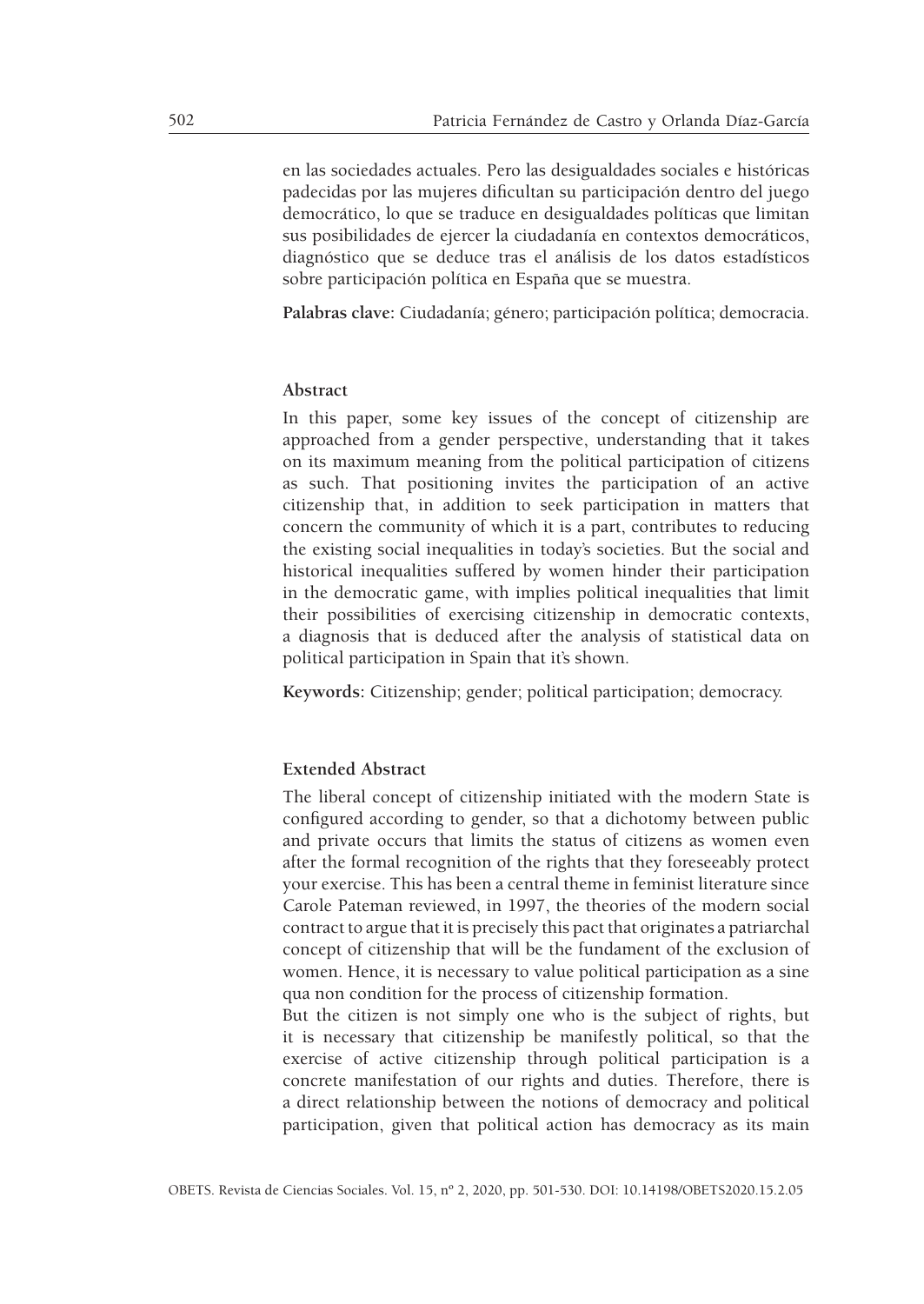justification and also its field of action, with citizen participation being a central element for the existence of real and effective democracy. Active citizenship is built on the implementation of very diverse actions aimed at participating in politics, with the local environment being the most appropriate space to carry out its practice, built on the basis of models in which prevail forms of municipal, relational and participative administration.

Therefore, the main objective of this work is to show the ways in which women residing in Spain participate and exercise citizenship. This objective is materialized through the following categories of analysis, which order the data from the results of the investigation: electoral participation, militancy in political parties, citizen participation in local political planning and participation to try to influence and / or modify the political decisions from a position external to the Administration. The first two categories respond to conventional modes of the so-

called modern representative democracy, in which the presence of institutional mechanisms of political representation is justified from the idea that to represent the population as a whole, public institutions are the stage and the parties political bodies responsible for giving voice and representing the ideas and values of citizens in decisions made in institutions.

The last two categories fit well with Benhabib's (2006) notion of "deliberative democracy", according to which current societies require the existence of new, more inclusive forms of citizenship in which citizenship will reach higher levels as it is active in the political exercise.. In this case, the solution to particular problems lies precisely in the political participation of citizens through the public sphere and also through other social movements of civil participation, outside the institutions, that serve to legitimize and listen to the particular interests of different social groups.

In order to respond to the objective, an exploratory and descriptive analysis is carried out based on three variables present in each of the four analysis categories: sex, age, and educational level. The exploitation of data is based on the results of various periodic surveys published by the Center for Sociological Research (hereinafter, CIS).

From the results of the research we can deduce that a change is taking place in the behavior of women and men with respect to the structures available for participation in Spain. In general, we see that it is the attitude of younger women and the higher level of education of Spaniards that leads to reducing the differences between the sexes in political participation.

Electoral participation is similar between women and men, with a slightly higher percentage of women. Despite the fact that the differences decrease the older the population is, the younger women have a greater presence compared to the men in this age group. The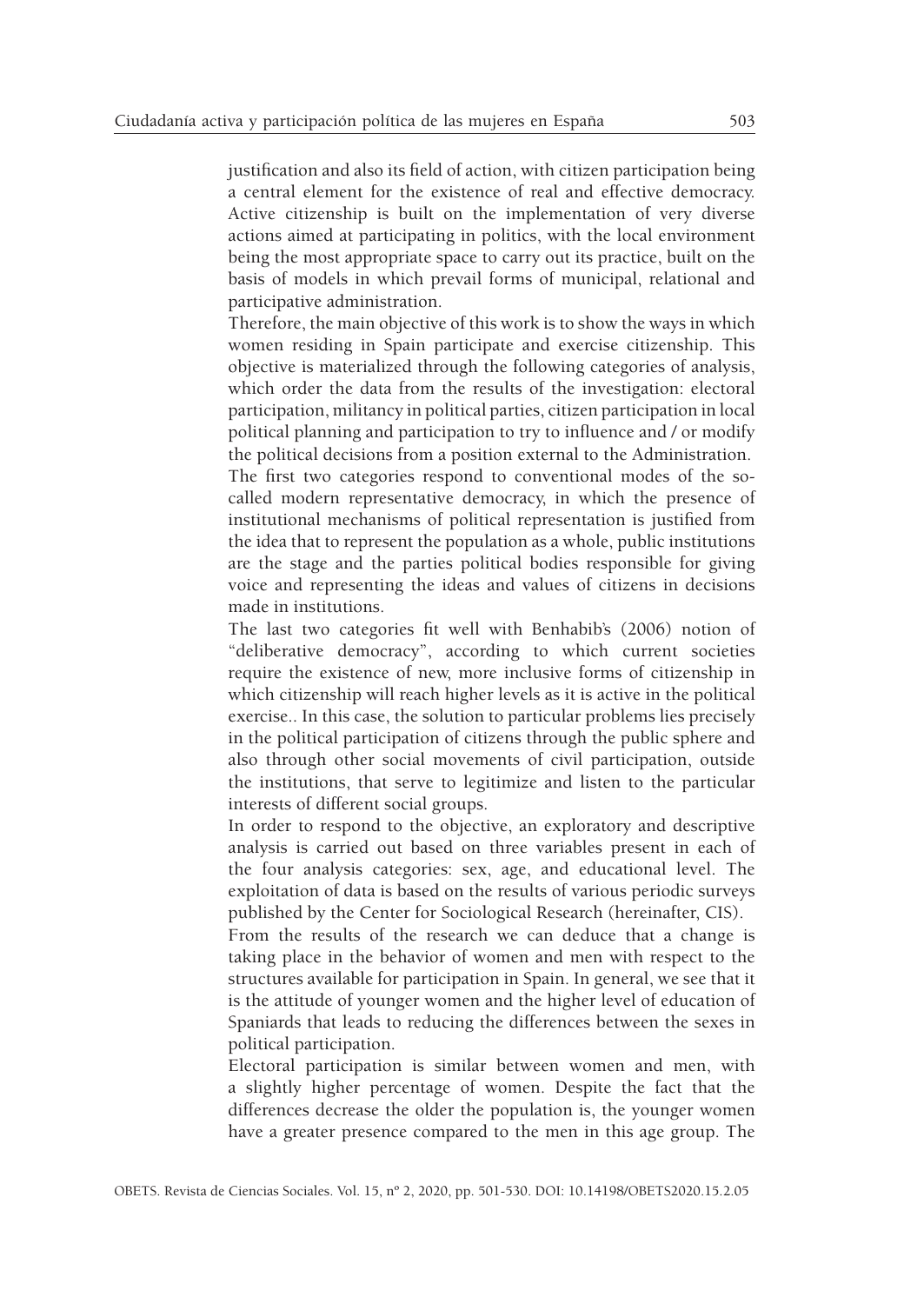differences according to the level of studies show that, on this occasion, the differences in participation between women and men are wider the lower the level of education.

Associationism is more practiced by men than by women, but this situation is reversed when exclusively considering associations of a political nature or linked to community issues and excluding others of a more playful, sporting, artistic nature… In this sense, women are also more interested in participating in social movements or initiatives unrelated to public administration and institutions, but this time older men have more presence than women and the differences in favor of greater representativeness of women show the higher their level of education is.

On the other hand, men participate in a greater number of local planning initiatives, but women participate more in Civic Centers, which is the resource most used by the population and also the best known. The higher the level of studies, the less differences we find between women and men, but many differences have been found between the sexes according to the type of initiative and according to age, with young people participating in fewer initiatives.

Finally, the militancy in political parties continues to be the majority terrain of men, except in the age bracket of 25 to 44 years, when there are more women surveyed in the CIS who say they belong to this type of traditional organization. The same goes for labor unions, which is majority male participation.

# **1. INTRODUCCIÓN: LA DESIGUALDAD DE GÉNERO COMO EFECTO LIMITANTE EN EL EJERCICIO DE CIUDADANÍA DE LAS MUJERES**

El concepto de democracia moderna surgido en la primera mitad del siglo XVIII tuvo un importante sustento filosófico en las reflexiones de los pensadores ilustrados, de manera que los principios de igualdad o libertad fueron el sello característico de las nuevas formas de gobernanza iniciadas con la Revolución francesa. Los ciudadanos quedaron amparados por declaraciones de derechos que les protegían como sujetos de pleno derecho, libres e iguales, instituyendo la participación política como herramienta para la defensa de sus intereses individuales y colectivos (Livesey, 2001; Brubaker, 1989). Sin embargo, bajo los parámetros de la igualdad universal, se excluyó a las mujeres de la condición de ciudadanas. Pese al reconocimiento temporal de ciertos derechos civiles para las mujeres, la realidad posterior del sistema jurídico de numerosos países europeos amparó una situación de desigualdad e inferioridad de la mujer ante la ley que propició la limitación de las mujeres en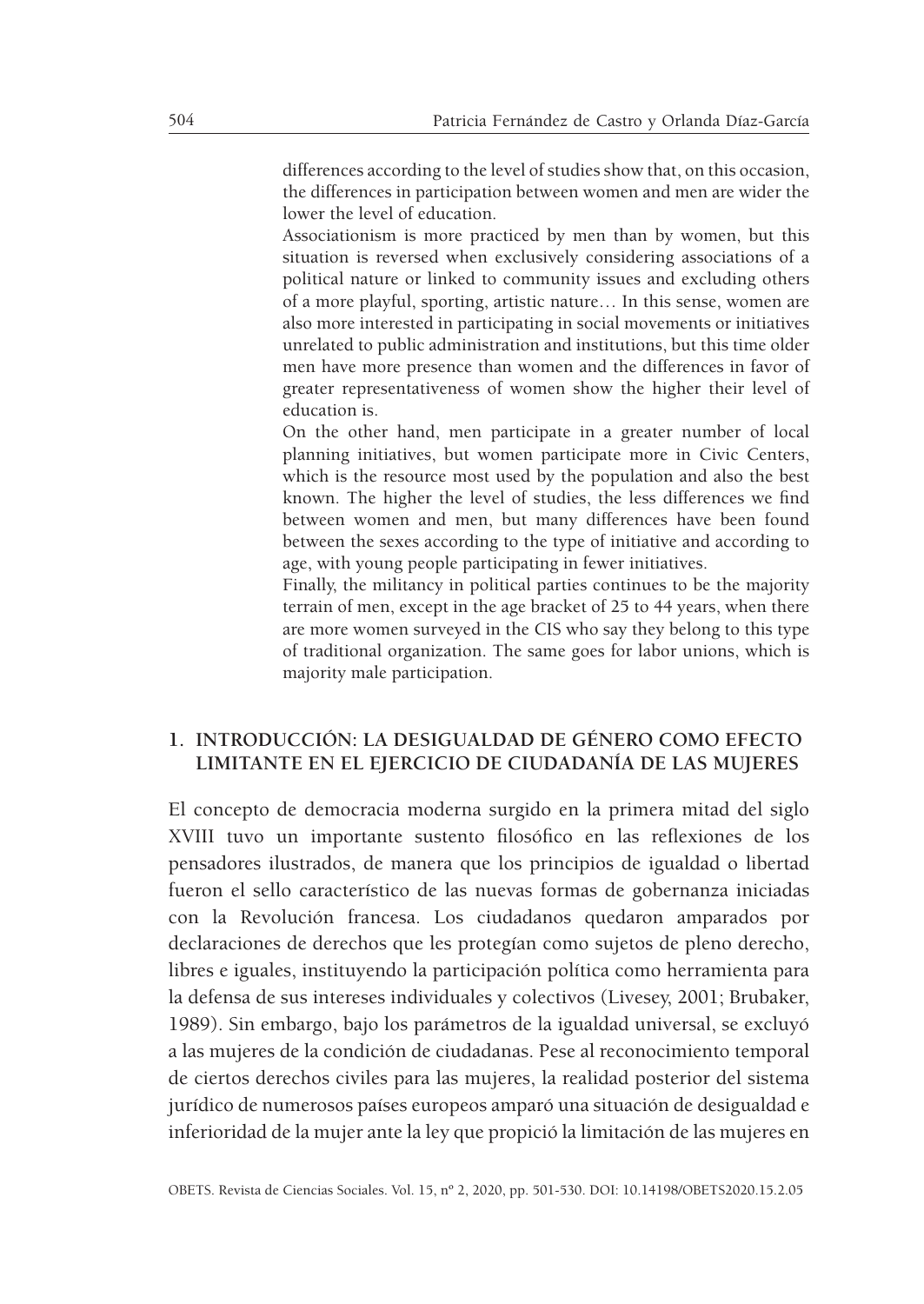el acceso a la inmensa mayoría de los derechos civiles y políticos. Se prohibió su acceso a organizaciones políticas o la mera asistencia a actos políticos, además de excluirlas de la posibilidad de votar. Se restringió el acceso a la propiedad, se limitaron los derechos de herencia, el acceso a la educación o a desempeñar determinadas profesiones (Nash, 1995 y 2005).

El concepto liberal de ciudadanía, que sirvió para las bases de la estructura social y política del mundo contemporáneo, queda configurado en función del género, distinguiendo tajantemente la esfera privada de la pública y excluyendo a las mujeres de la segunda. Las mujeres se vinculan con lo doméstico, lo personal, los cuidados, etc. y son los hombres quienes han de ocupar el espacio público, manejar las cuestiones políticas y buscar el interés general, siendo ellos quienes poseen los derechos y privilegios de esta nueva concepción de ciudadanía (Folguera, 2000). En el ámbito privado las diferencias son incluso deseables, de manera que queda justificada la posición de desigualdad de las mujeres en dicho espacio. Sin embargo, el ámbito público es el espacio de aquellos que son iguales. Un espacio en el que el poder se distribuye equitativamente y del que, quien forma parte, es posible sujeto de poder (Amorós, 1987).

La dicotomía entre lo privado y lo público ostenta un papel central en la literatura feminista. Incluso tras el reconocimiento formal de los derechos de las mujeres, la teoría feminista contemporánea se ocupa en gran parte de visibilizar la dificultad de las mujeres para ejercitar la ciudadanía, pues, finalizada la Segunda Guerra, y tras conseguir algunas de las más relevantes reivindicaciones, las mujeres, ahora muchas con estudios y trabajo, regresan a sus hogares a cuidar de sus familias, al considerar éste su principal y más adecuado cometido. Como explica Friedan (1974), es un periodo en el que se produce un cambio en el modelo de mujer que propició la idea generalizada de que lo mejor que podía hacer una mujer moderna, con estudios y capacidad para trabajar, era decidir libremente quedarse en su casa haciéndose cargo de su responsabilidad como madre y esposa. A pesar de esa aparente igualdad entre mujeres y hombres (ellas eligen desde supuestos parámetros de libertad e igualdad) el lugar de las mujeres fue definido en términos de subalternidad (Nash, 2005). De nuevo, la adjudicación de roles en función del sexo determinó la asunción de responsabilidades distintas en espacios distintos, volviendo a una categórica separación entre el ámbito público y el privado en función del sexo.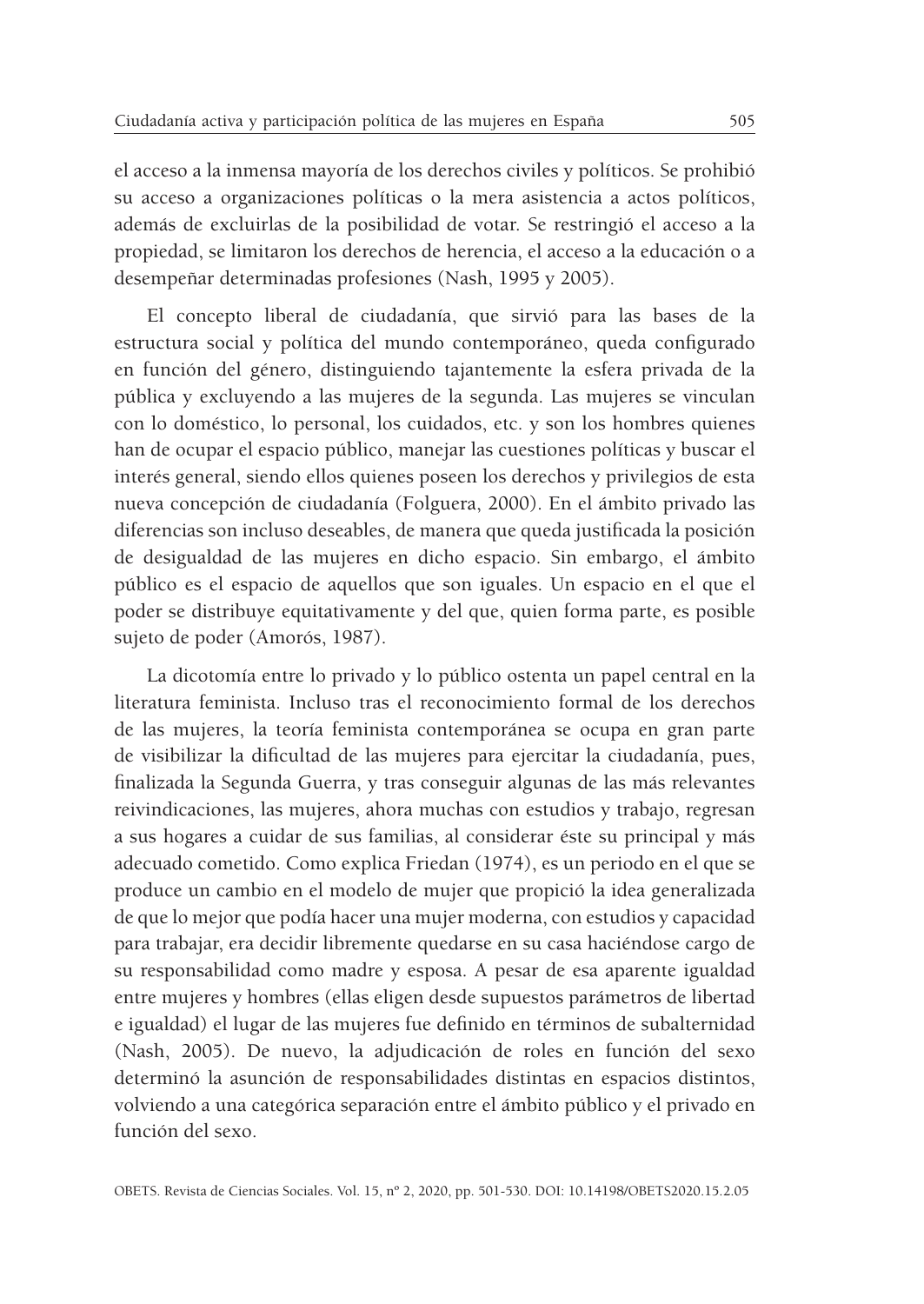Por eso la ciudadanía será uno de los temas predilectos del feminismo, que será valorado como un concepto que no es neutral respecto al género (Voguel, 1991). Tras revisar las teorías del contrato social moderno, Pateman (1997) sostiene que es dicho pacto lo que origina un concepto de ciudadanía que excluye a las mujeres. El contrato social oculta la existencia de un contrato sexual. La esfera pública se conforma a partir de un pacto entre los individuos del que las mujeres quedan excluidas y del que tampoco conseguirán formar parte a medida que les van siendo reconocidos derechos, pues se incorporan al ámbito público en su condición de mujeres y, por tanto, como categoría inferior a la de los hombres. Con Pateman se renueva el interés feminista por la ciudadanía (Agra, 2002) y se cuestionan también los modelos teóricos tradicionales en torno a dicho concepto (fundamentalmente, liberalismo y republicanismo cívico).

Desde posturas cercanas a la teoría crítica, algunas autoras proponen la redefinición del concepto de ciudadanía a partir del regreso a lo político y, al mismo tiempo, acabar con la dicotomía entre el espacio público y el privado. Así, Yuval-Davis (1997) reflexiona sobre la importancia de abordar el concepto de ciudadanía desde posiciones supranacionales y no limitar su análisis a perspectivas exclusivamente occidentales. Plantea como necesario no vincular únicamente lo privado a la familia o reducir lo público a las relaciones formales entre la sociedad y el Estado, al mismo tiempo que reconoce la necesidad de poner el énfasis en lo local. La autora reivindica la utilización de la ciudadanía como una estrategia válida en la lucha feminista para cuestiones tan diversas como los derechos reproductivos, la feminización de la pobreza o la participación política. Cuestión clave, por tanto, es buscar en la lucha y en las movilizaciones sociales una sociedad que sea más democrática y acorde con el periodo de constantes cambios sociales, económicos y culturales que nos toca vivir y que pasa necesariamente por la eliminación de elementos sexistas y racistas presentes en ella (Yuval-Davis, 1997).

Por su parte, Mouffe (1993) aboga por una concepción democrática radical de la ciudadanía, comprometida no sólo con las desigualdades entre mujeres y hombres sino, además, con otros grupos, de modo que el feminismo ha de preocuparse de otras cuestiones que trascienden las específicas de género sin dejar de hacerlo por las tesis exclusivamente dirigidas a las mujeres. Las sociedades liberales han convertido la ciudadanía en un estatus meramente legal, una herramienta que ha permitido exigir el ejercicio de los derechos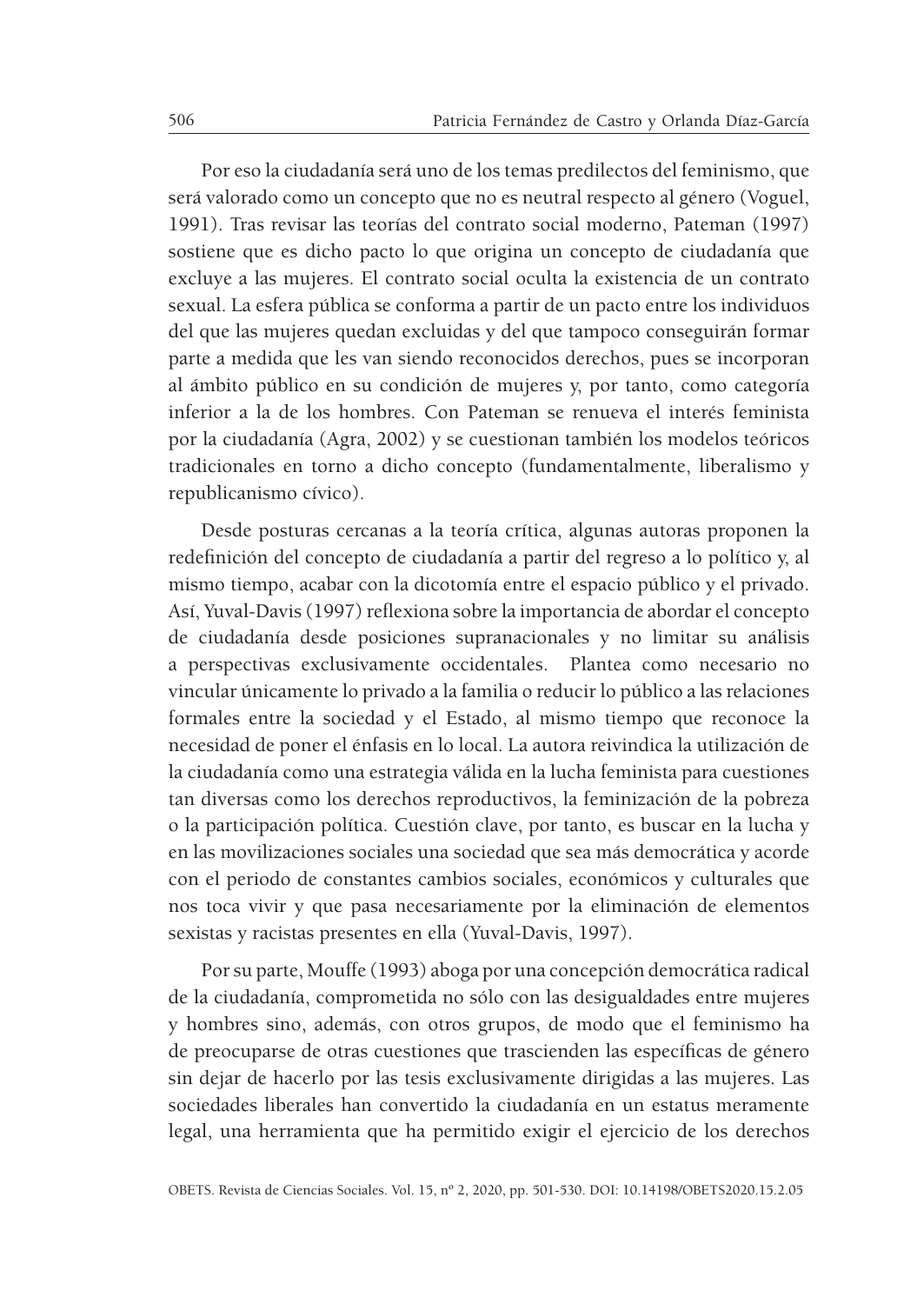cívicos frente al Estado mínimo pero que, al separar lo privado de lo público, contribuyó a generar la exclusión de determinados grupos y principalmente la de las mujeres, que eran quienes ocupaban el espacio doméstico. Para Mouffe, la ciudadanía ni es simplemente un derecho más que, como otros, establece garantías de protección a los individuos (liberalismo), ni se trata de que todos los ciudadanos posean una identidad común (republicanismo cívico). Plantea una ciudadanía que articule los intereses del ciudadano como agente social y que permita, igualmente, la pluralidad y el respeto a la identidad y libertad individuales. El análisis de cada situación tendría que ser un encuentro entre lo privado y lo público, cada sujeto, cada situación, acto o decisión tomada, combina una parte pública –de organización y principios comunes- con otra privada –particular de cada individuo- que sólo puede entenderse analizándolo desde ambas perspectivas. Por ello, es esencial dar cabida a todos los grupos y movimientos sociales en las acciones y toma de decisiones políticas.

Ponemos en valor la participación política como requisito que ha de estar siempre presente en el proceso de formación de una ciudadanía que, representada a través de los diferentes grupos sociales que la conforman, renegocie de manera constante su modelo de convivencia desde el juego político. Volver a lo político, incluyendo tanto al ámbito público como al privado, es esencial para el logro de una ciudadanía inclusiva para las mujeres (Mouffe, 1999).

# **2. CIUDADANÍA ACTIVA Y FORMAS DE PARTICIPACIÓN POLÍTICA**

Los planteamientos sobre participación política en la literatura científica han alcanzado siempre significados diversos. En ocasiones se ha hecho referencia exclusivamente a las acciones de la ciudadanía destinadas a elegir a sus representantes políticos. Otras veces se ha interpretado como toda acción que afecte a las decisiones de los representantes (Verba y Nie, 1972; Both y Seligson, 1978). También se ha definido como aquella acción con influencia directa o indirecta en la estructura política (Kaase y Marsh, 1979), incluyendo entre sus formas la utilización del conflicto frente a la estructura.

Entendemos por participación política aquellas acciones de la ciudadanía encaminadas a influir en el proceso político y en sus resultados (Anduiza y Bosch, 2009). Son tanto acciones individuales como colectivas en las que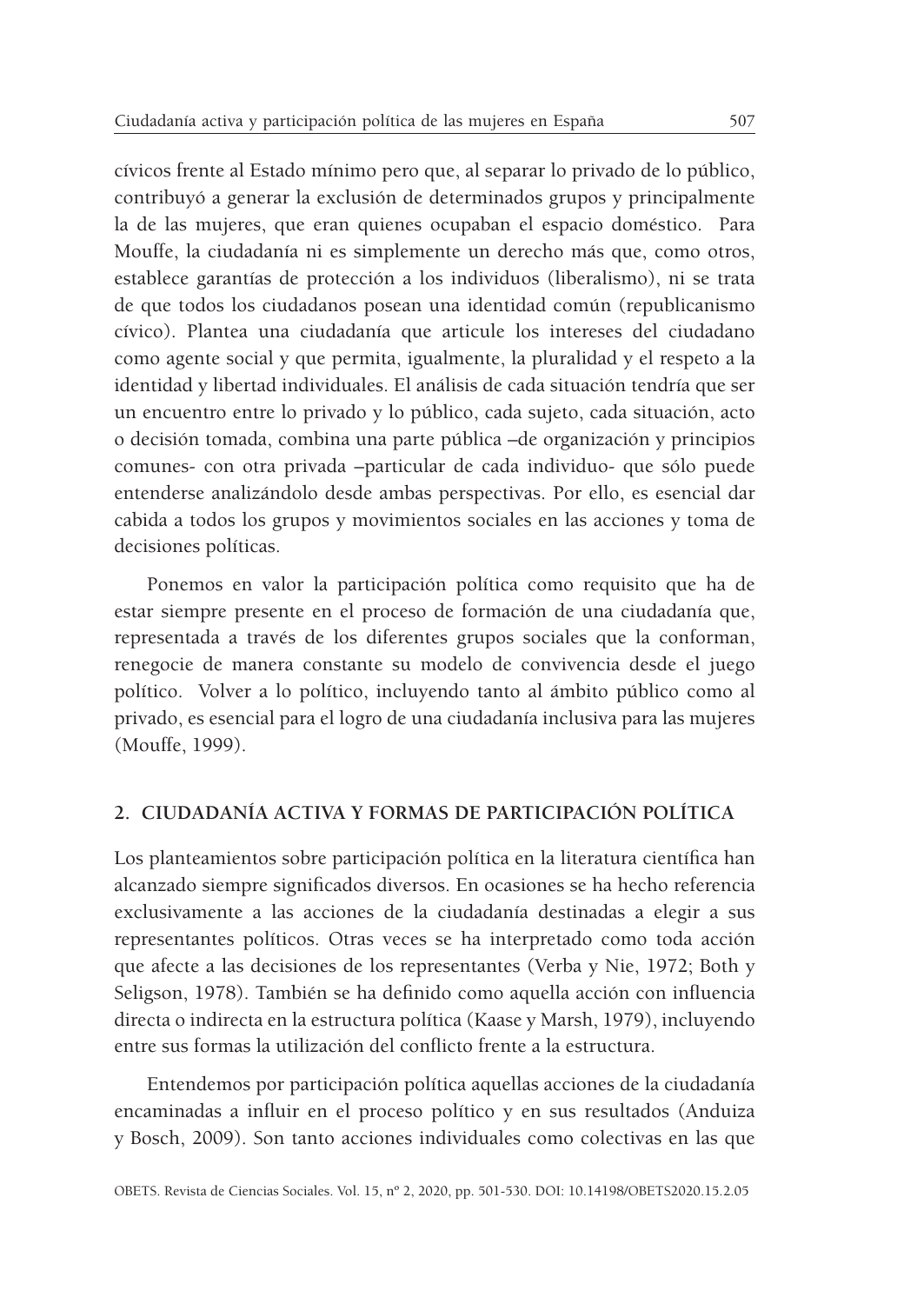el/la ciudadano/a se opone o apoya las estructuras y a las autoridades que administran los bienes públicos (Conge, 1988). Así entendida la participación política, el concepto de ciudadanía ha de ir vinculado estrechamente a ella. Para Dietz (1987:13), además de considerar al ciudadano/a como mero sujeto de derechos, es necesario que la ciudadanía sea "expresamente política y, de manera más precisa, participativa y democrática", de modo que el ejercicio de una ciudadanía activa a través de la participación sea la manifestación concreta de los derechos y deberes de todos/as. El poder político es clave para el desarrollo de las personas como ciudadanos/as, dado que es lo que permite su ejercicio. Ese poder nos permite la acción política, que, al fin y al cabo, define nuestra condición humana. El ejercicio de una ciudadanía activa es, no solo un derecho, sino el modo en que "somos" en tanto seres humanos (Arendt, 1993).

Pero el poder no se genera solamente en los espacios públicos, sino que está presente en todas las relaciones sociales, desde lo macro a lo micro, desde lo público a lo privado (Foucault, 1980). Autores como Weber o Marx han abordado las cuestiones relacionadas con el poder desde una perspectiva pública, ideológica, institucional o macroeconómica (Villareal, 2003), pero para un enfoque de género, pese a que tampoco Foucault se ocupó directamente de ello (Piedra, 2004), es fundamental incorporar, al análisis del poder y de las relaciones de dominación/subordinación, el conjunto de relaciones sociales presentes en la vida de las personas y grupos.

Las relaciones de desigualdad en las sociedades actuales se encuentran en su misma génesis, pues el patriarcado y el capitalismo se alimentan recíprocamente para proporcionar a un tiempo la organización sexual jerárquica y el beneficio y ganancia del trabajo "productivo" imperantes en el contexto actual (Eisenstein, 1977). En las relaciones poder, son consustanciales las relaciones de dominación/subordinación (Foucault, 1980), y el poder se construye y se mantiene por el consenso del dominado y la coerción del dominador, pero, como señala Lagarde (2011), "el consenso de las mujeres es de carácter coercitivo porque el mundo y su condición les son presentados con la fuerza divina o natural, emanados de un poder supremo que les confiere la cualidad de ser inmutables" (p. 179 y 180).

La vinculación entre política y poder se da en cualquier ámbito en el que éste sea ejercido. Como expresa Valcárcel (2008), lo político lo es todo,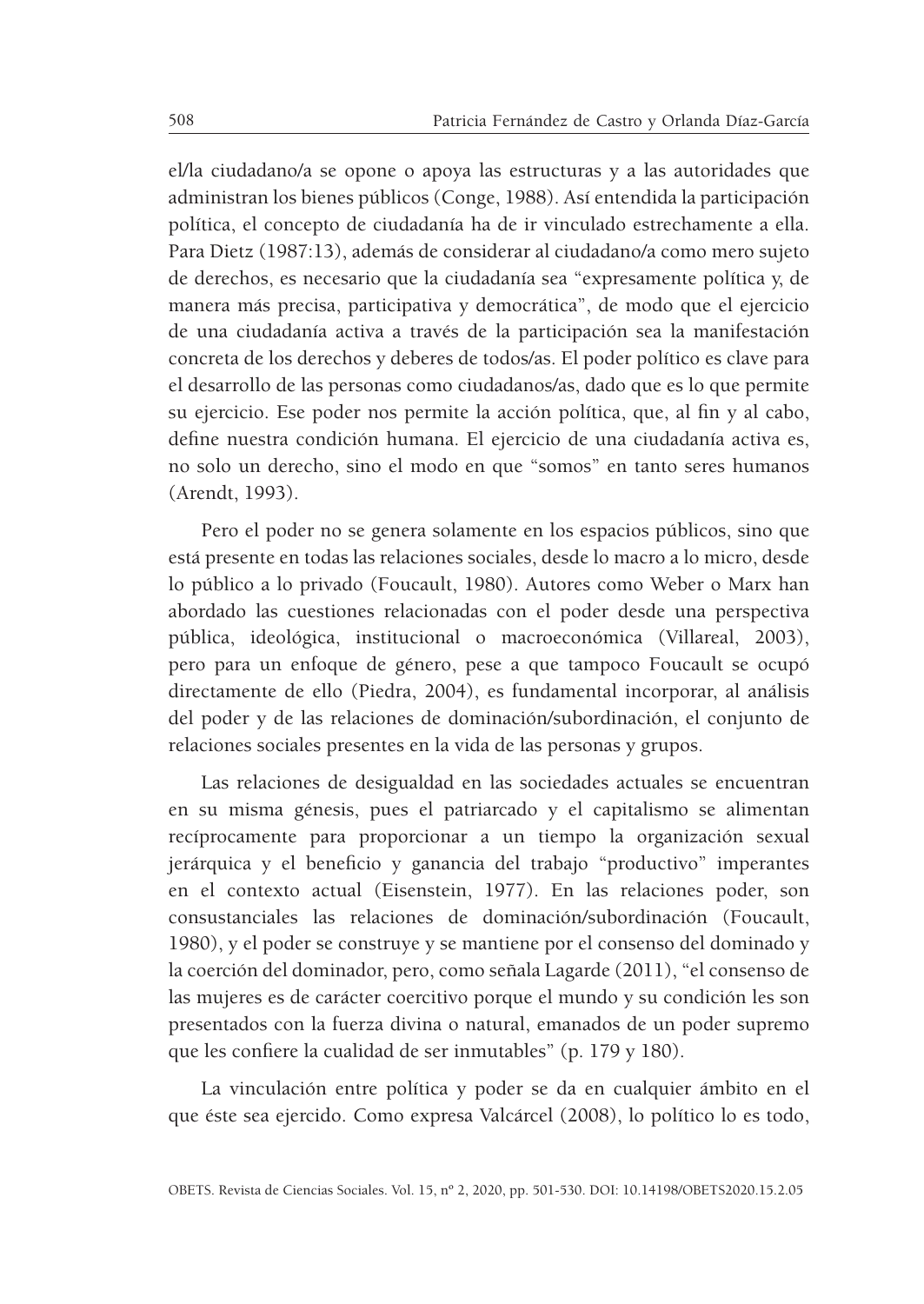entendiendo que "allí donde haya una relación de poder hay una política, y esa política puede ser implementada o interrumpida" (p. 100). Tanto la política entendida como el ejercicio gerencial de lo público, como el ejercicio de poder de distintos movimientos o ideologías, son "hacer político" según la autora. La segunda forma de poder político a la que hace referencia puede situarse tanto como vía para favorecer la implementación de políticas públicas como para situarse en un lugar de presión, interrumpiendo el propio proceso gerencial. Pero es justamente esta tensión de la que habla Valcárcel la que conforma la esencia del "hacer político".

La consecución de una ciudadanía igualitaria para las mujeres requiere no sólo la consecución de los derechos de ciudadanía, sino la reivindicación de su participación en la esfera política a través del ejercicio de aquellos derechos (Voet, 1998). Las posibilidades de participar son muchas. En unos casos desde estructuras dispuestas por las mismas instituciones representativas y en otras desde una posición externa. A veces dentro de un marco de tipo asociativo y otras de manera individual. La participación política convencional de la ciudadanía se ejercita a través de los mecanismos institucionales de representación política de la democracia moderna. En este sentido, para representar al conjunto de la población, las instituciones públicas son el escenario y los partidos políticos los organismos encargados de dar voz y representar las ideas y valores de la ciudadanía en las decisiones que se tomen en las instituciones.

Son dos las formas tradicionales utilizadas por la ciudadanía. La primera forma en que la ciudadanía puede expresar las preferencias por un partido es el voto. La segunda, trabajar para él (Torcal, Moreno y Teorell, 2006). A través de la participación electoral la ciudadanía decide el partido político que prefiere que le represente en las instituciones democráticas. La segunda forma es la militancia en partidos políticos, donde la ciudadanía trabaja para el partido y se ponen en funcionamiento mecanismos de participación personal activa en los que la ciudadanía se implica en la actividad de esa organización. (Torcal, Moreno y Teorell, 2006). Históricamente, también los sindicatos han tenido su cuota de participación a través de esta vía.

Pero para solucionar los problemas y conflictos entre las diferentes culturas o grupos diferenciados en las sociedades actuales, caracterizadas por flujos importantes de migración, movilidad, conflicto entre diferentes culturas,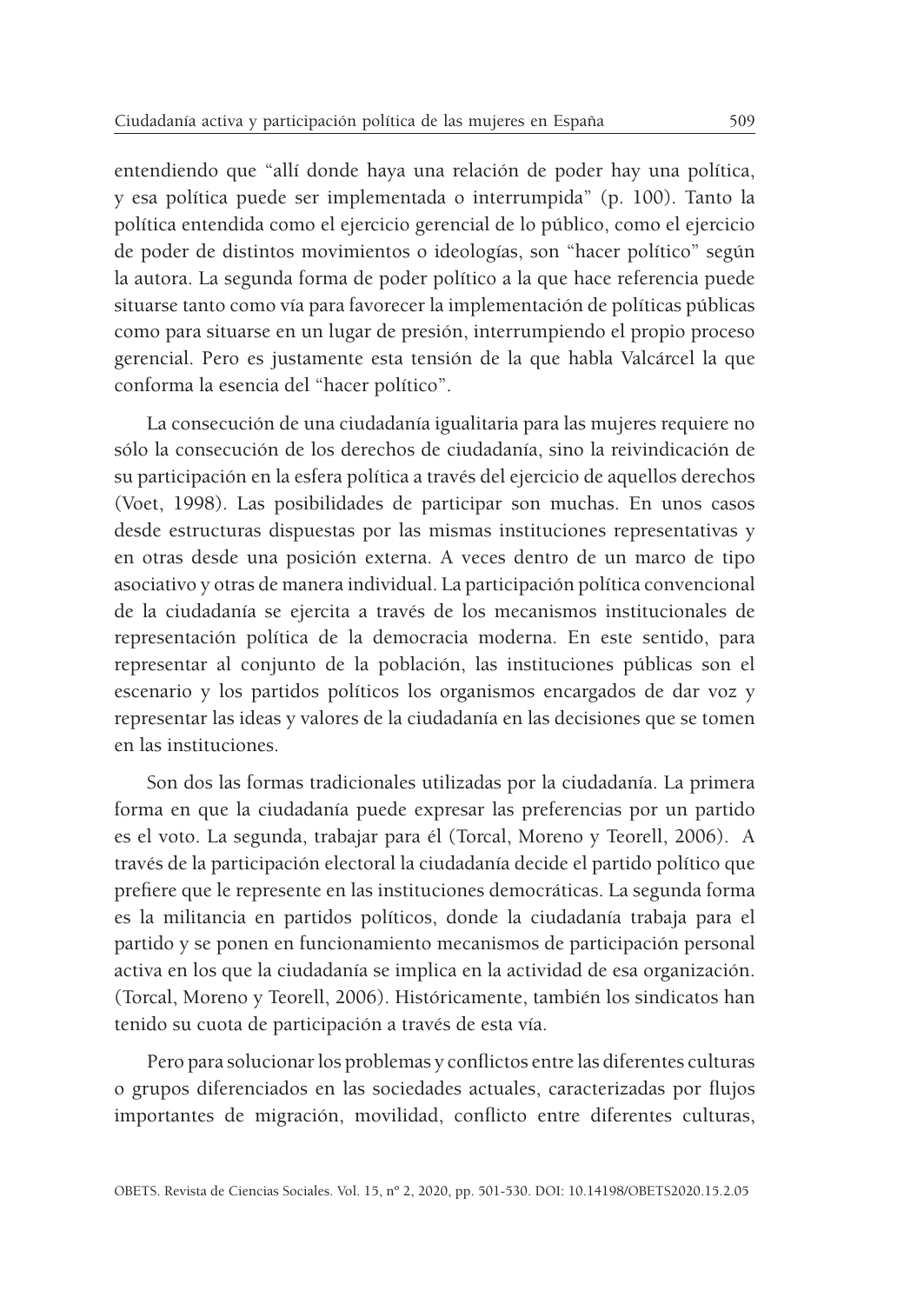asignación de identidades concretas a las mujeres en función de diversas prácticas culturales, etc., es relevante incorporar la noción de "democracia deliberativa" de Benhabib (2006). Según la autora, se hace necesario pensar en nuevas formas de ciudadanía más inclusivas y en las que prevalezca la idea del individuo como sujeto político que irá alcanzando cotas más altas de ciudadanía en la medida en que se muestre activo en el ejercicio político. Para articular políticas y solucionar problemas particulares, este modelo de democracia se sirve, por un lado, de la participación política de los ciudadanos a través de instituciones de la esfera pública. Por otro, es necesario valorar la participación política de la ciudadanía a partir de la promoción del tejido asociativo, grupos de interés, movimientos sociales y otras herramientas de participación civil que son fundamentales para logar una ciudadanía inclusiva formada por individuos con legitimidad y capacidad para escuchar y ser escuchados a propósito de sus propias prácticas sociales (Benhabib, 2006).

Así, una tercera forma de participación es aquella en la que la ciudadanía participa en asociaciones, organizaciones y movimientos sociales. En este caso, la acción política de la ciudadanía no es promovida por las instituciones públicas, aunque en muchas ocasiones proviene justamente de algún acto o decisión tomada por la Administración y considerada como injusta o indeseable por parte de un sector de la ciudadanía. En otras ocasiones, más que la acción, será la omisión por parte de la Administración. Puede tratarse de acciones de carácter colectivo (generadas como consecuencia de la pertenencia o militancia en determinadas organizaciones) o individual, cuya finalidad es la defensa de determinados intereses concretos.

El actual contexto sociopolítico y económico auspiciado por la globalización, la revalorización de intereses políticos particulares, vinculados más con problemáticas específicas que con las grandes ideologías de izquierda y derecha de las organizaciones políticas tradicionales y el aumento y/o visibilización de las desigualdades soportadas por determinados grupos sociales ha provocado un cambio sustancial respecto de la forma de ejercitar la ciudadanía de manera activa desde la acción política. Concretamente en España, si bien los estudios coinciden en señalar que la estructura de actitudes cívicas es débil (Del Pino y Colino, 2004), no es menos cierto que los impactos provocados por el movimiento 15-M en España provocaron un cambio sustancial en el escenario político español. Más allá de la consecución de sus objetivos en las agendas políticas, el 15-M produjo una acumulación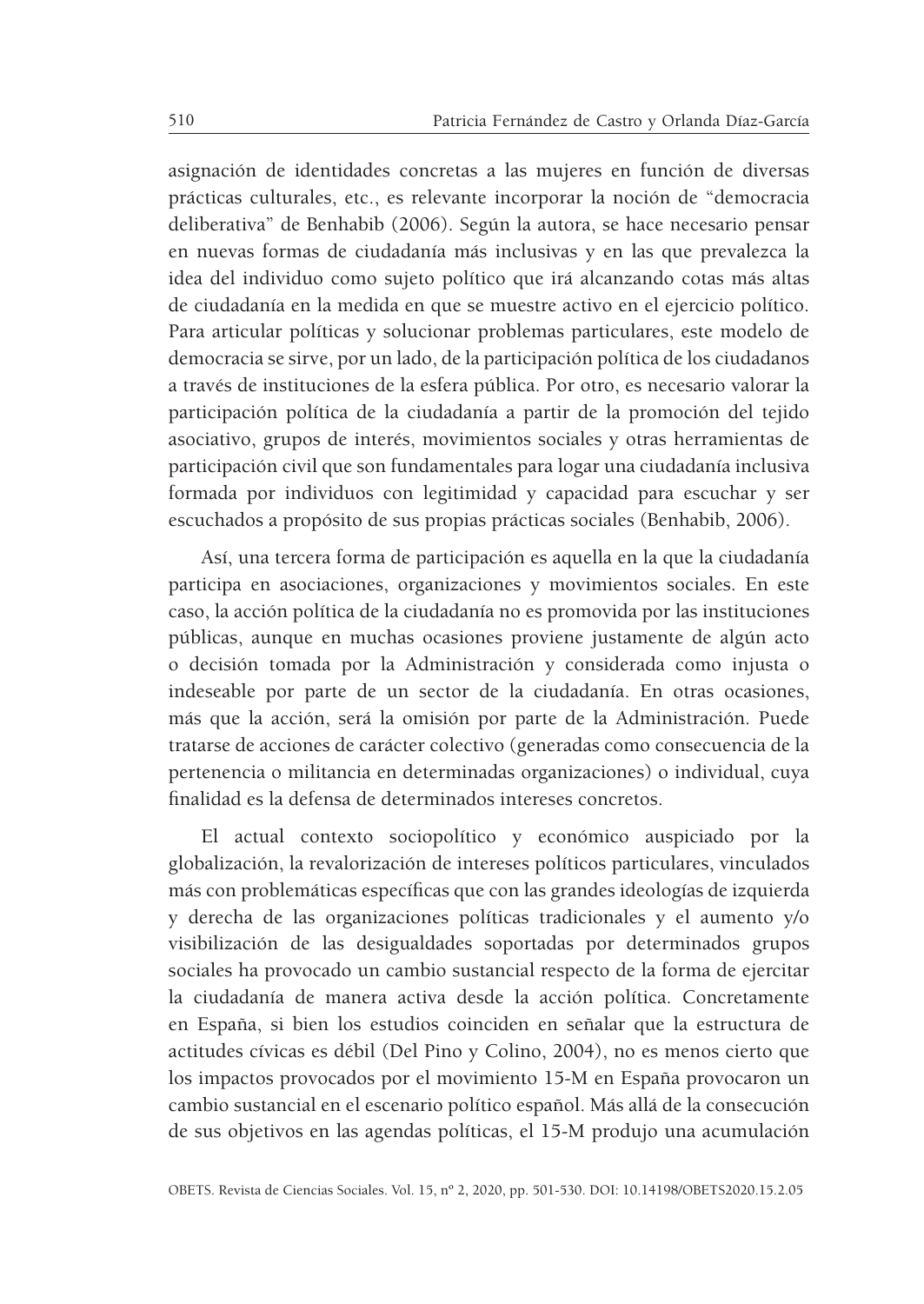de saberes, relaciones sociales y cultura política que logró transformar parte de las estructuras participativas en España y, con ello, el ejercicio activo de la ciudadanía en este país. Mientras que se iba consolidando el desencanto con la actividad política tradicional, partidista y reflejada a través de los procesos electorales, parece que al mismo tiempo se ha ido desplegando una revitalización de nuevos espacios de activación política no convencional, más alejados de las instituciones y caracterizados por la flexibilidad en su forma de organización (Subirats, 2015). En este sentido, la brecha de género en la participación política de las mujeres en las sociedades democráticas actuales persiste a pesar de haber alcanzado la igualdad de derechos desde una perspectiva formal. No obstante, determinados estudios sobre participación política y ciudadanía han detectado un compromiso menor por parte de las mujeres en la participación política más vinculada con las instituciones y, al mismo tiempo, un mayor grado de compromiso con organizaciones políticas informales y movimientos sociales (Coffé y Bolzendalhl, 2010; Burns, 2007; Gallego, 2007).

### **3. OBJETIVOS Y METODOLOGÍA**

El objetivo general en el presente trabajo persigue realizar un análisis exploratorio y descriptivo sobre la forma en que participan actualmente mujeres y hombres en España. Utilizando las categorías de participación apuntadas en el marco teórico, se trata de descubrir posibles diferencias entre los sexos a partir del análisis de determinadas características sociodemográficas que puedan resultar factores de influencia en el grado de participación de mujeres y hombres.

Así, se muestran las categorías de análisis y los indicadores analizados en cada una:

- 1. Participación electoral: participación y abstención en las Elecciones Generales de noviembre de 2019.
- 2. Militancia en partidos políticos y sindicatos: asistencia a reuniones y pertenencia durante 2019.
- 3. Participación en asociaciones y movimientos sociales con incidencia política y social en 2019: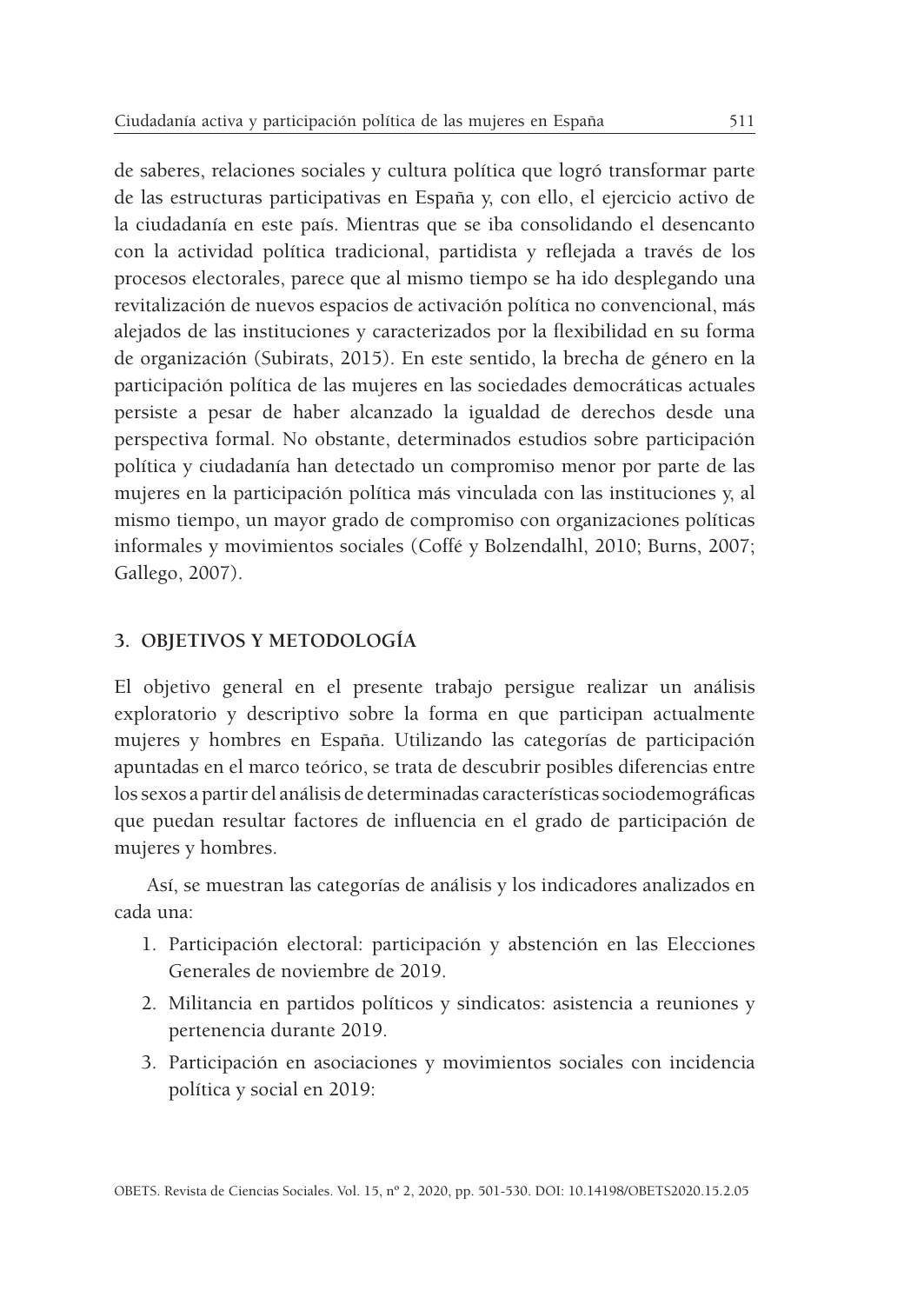- a. pertenencia a determinados tipos de asociación (asociación de vecinos, religiosas, ecologistas, ONG y feministas)<sup>1</sup>.
- b. Participación en determinadas actividades políticas (manifestaciones o protestas, huelgas, elaboración o firma de manifiestos públicos, contribuir con la financiación de campañas políticas).

Cada una de las categorías de estudio es analizada desde la perspectiva de género, incorporando de manera transversal el sexo como variable independiente. Por otra parte, los datos se cruzan con la variable edad y la variable nivel de estudios, tratando de descubrir diferencias en la participación de unos y de otras.

Para dar respuesta a los objetivos planteados se realiza una explotación de datos cuantitativa de fuentes estadísticas oficiales utilizando el Estudio 3269 del CIS, correspondiente al Barómetro de diciembre de 2019. Utilizar una única base de datos con un tamaño muestral de 4.804 personas aporta mayor fiabilidad a las conclusiones. El citado estudio tiene ámbito nacional, cuyo universo queda representado por población española de ambos sexos de 18 y más años. Además, nos interesa reflejar la participación política en España con datos que reflejen la situación actual en el país, por lo que toda la información recogida del estudio hace referencia a actividades políticas llevadas a cabo por la ciudadanía a lo largo del pasado 2019. Por otra parte, el mes anterior a la recogida de datos se celebraron Elecciones Generales en España, por lo que las personas encuestadas tendrían reciente su recuerdo de voto.

#### **4. RESULTADOS**

#### **4.1. Participación electoral**

Tras el análisis del Estudio 3269 del CIS sobre participación en las Elecciones Generales al Congreso de los Diputados de noviembre de 2019, podemos apuntar una mayor participación masculina que femenina. Si bien, las

<sup>1</sup> Descartamos de nuestro estudio las asociaciones juveniles (pues el cruce con las variables sexo y edad ofrecería sesgos), las organizaciones empresariales, colegios profesionales, asociaciones culturales, deportivas, de madres y padres y de consumidores. La razón es que las primeras están más vinculadas que el resto con la participación política y social tal y como ha sido aquí definida.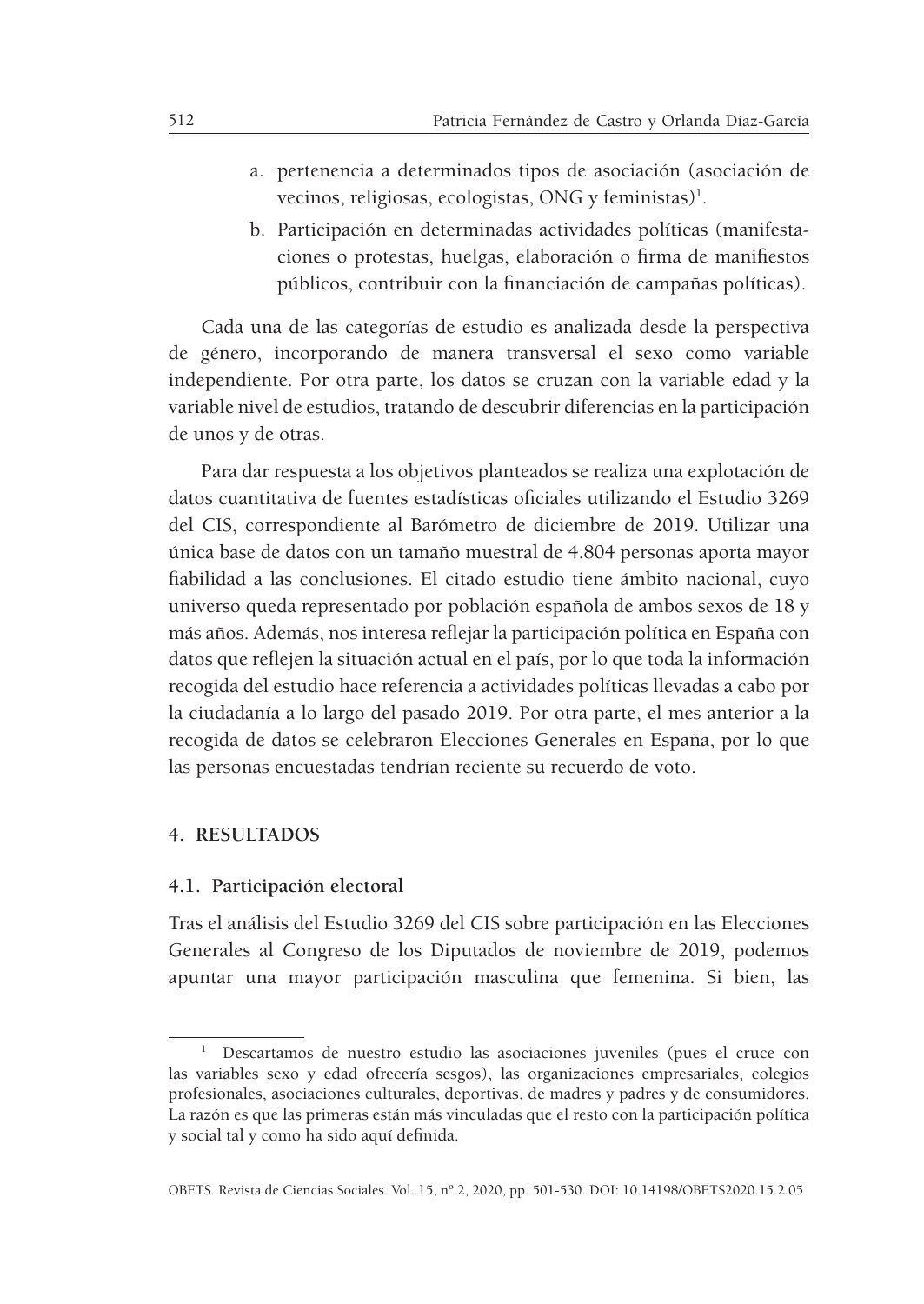mujeres manifiestan tener más impedimentos en el momento de ir a votar y más voluntad de hacerlo. En las citadas elecciones votó un 73,5% de personas (Figura 1). La participación fue ligeramente más alta en el caso de los hombres  $(74,2%)$  que en el de las mujeres  $(72,3%)^2$ . La abstención alcanzó el 12,7%, siendo muy similar entre ambos sexos, aunque algo más amplia en el caso de las mujeres (12,4% los hombres y 13% las mujeres). En este caso, fueron más las mujeres que no pudieron votar y más los hombres que prefirieron no hacerlo. Así, entre quienes se abstuvieron, 8,7% hombres y 10,6% mujeres no pudieron. En proporción inversa, 74,1% hombres no quiso votar frente a 66,9% mujeres que señalaron estar en tal situación. Al mismo tiempo, entre quienes no pudieron votar, las razones que se indicaron en mayor medida fueron: por motivos de salud (38,1%), por razones laborales (18,4%) y por estar ausentes (18,2%). Excepto por encontrarse trabajando (22,5% los hombres y 16% las mujeres), las diferencias de género en estas razones principales son importantes, doblando las mujeres el porcentaje respecto de los hombres. De este modo, un 27,4% de hombres y un 44,4% de mujeres contestó no haber podido votar por motivos de salud. Por impedimentos familiares, encontramos un 10,3% de mujeres frente a un 5,6% de hombres contestando en tal sentido.

Por grupos de edad, fueron los/as más jóvenes (entre 18 y 24 años) quienes más participaron y entre los/as 35 y los 44 años los que menos (Figura 1). Atendiendo al sexo, sólo entre los más jóvenes y en el caso de la población entre los 55 y los 64 años se invierte la tendencia general y la participación femenina es ligeramente más alta que la masculina. Al contrario, la brecha de género se amplía en las edades entre los 45 y los 54 años (76,7% hombres y 70,7% mujeres).

Entre quienes se abstuvieron porque quisieron, el análisis según la edad y el sexo mantiene la tendencia general según la cual es mayor el porcentaje de hombres que de mujeres que prefirió no votar, excepto entre los 35 y los 44 años (71% hombres y 76,8% mujeres). Por otra parte, los hombres que más contestan que no quisieron votar son los de más edad (80,9%) y los que menos los que tienen entre 55 y 64 años (57%). En el caso de las mujeres, las que más contestaron tal opción son las que tienen entre 25 y 34 años, coincidiendo

<sup>&</sup>lt;sup>2</sup> La participación se calcula a partir de la suma de voto a los diferentes partidos, votos en blanco, votos nulos y no recuerda, quedando fuera la abstención y la respuesta de N.C.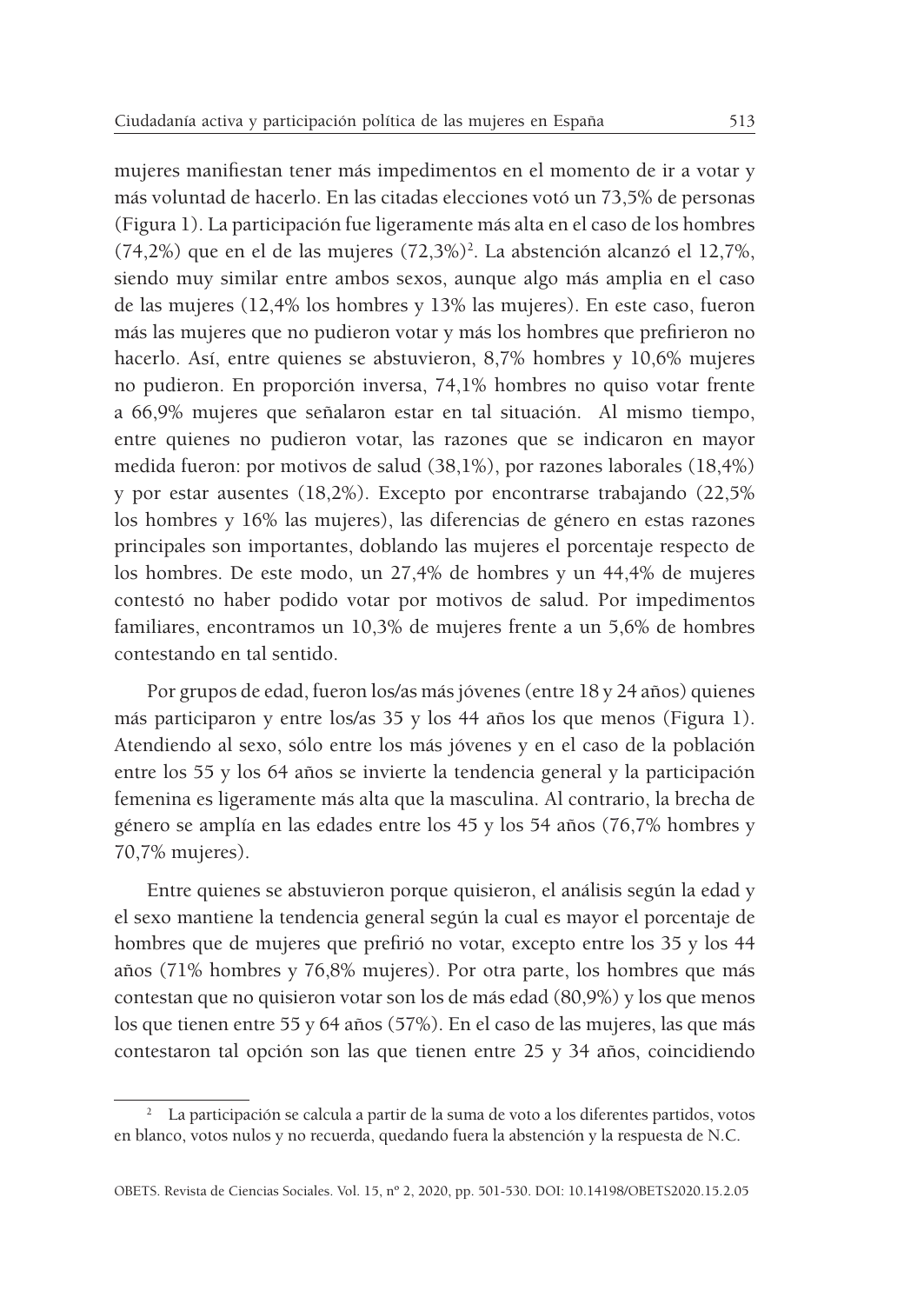con la edad de los varones en el grupo de edad que en menor medida contestó haber preferido no votar (43,7% de mujeres entre los 55 y los 64 años).



**Figura 1. Participación Elecciones Generales abril 2019, según edad y sexo.**

Elaboración propia a partir de datos del CIS (Estudio 3269). Unidad: porcentaje.

Entre quienes se abstuvieron porque no pudieron ir a votar, si bien en general fue mayor el porcentaje de mujeres que de hombres, en el caso de los jóvenes entre 18 y 24 años desaparecen las diferencias de género, estando incluso ligeramente por encima el porcentaje masculino (18,3% hombres y 18% mujeres). Pero en la edad en la que se observa un cambio de tendencia respecto a los datos generales es entre los 55 y los 64 años, habiendo un 14,1% de hombres frente a un 3,3% de mujeres que manifiestan no haber podido votar en aquellas elecciones. Es precisamente ésta la edad en la que menos impedimento tienen las mujeres para votar y, junto con los más jóvenes, en la que más indican los hombres tener dificultades.

Según el nivel de estudios alcanzado (Figura 2), las diferencias de género se reducen cuanto mayor es el nivel de estudios de quienes participaron en el estudio, de manera que entre quienes tienen estudios superiores (76,7% hombres y 76,4% mujeres) y los/as que cursaron Formación Profesional (74,5% hombres y 74,8% mujeres) las diferencias entre unas y otros son mínimas. Al contrario, la diferencia más amplia entre ambos sexos se observa entre quienes no tienen estudios (69% hombres y 63% mujeres). Por otra parte, la tendencia general a una mayor participación masculina se invierte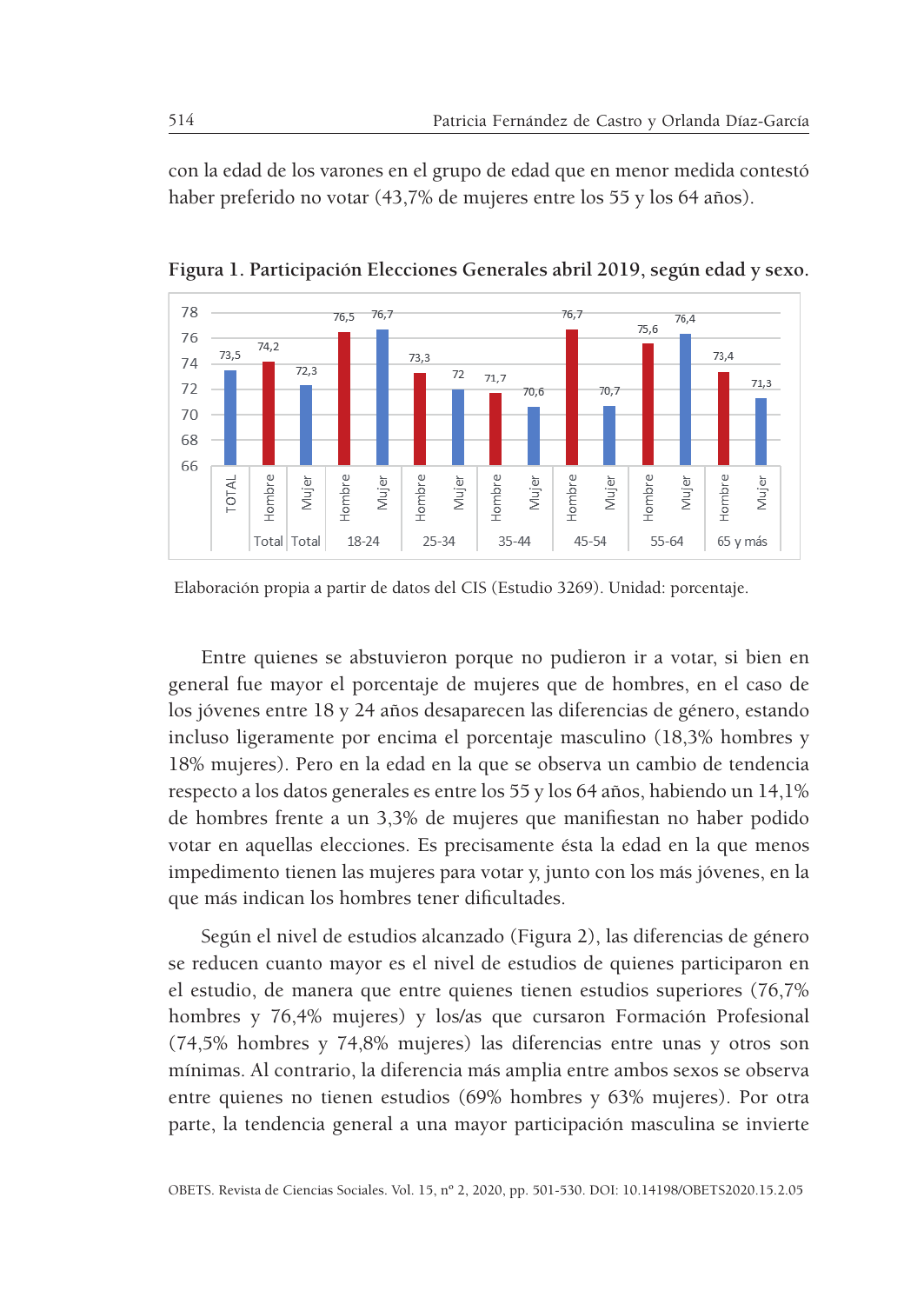entre quienes tienen estudios primarios (69,3% hombres y 71,7% mujeres), la segunda etapa de secundaria (75% hombres y 77,4% mujeres) y Formación Profesional (74,5% hombres y 74,8% mujeres).



Secundaria (1º Secundaria 2º

etapa)

etapal

F.P.

Superiores

**Figura 2. Participación Elecciones Generales abril 2019, según nivel de** 

Elaboración propia a partir de datos del CIS (Estudio 3269). Unidad: porcentaje.

Primaria

Total

Total

Sin estudios

Respecto de quienes se abstuvieron, la mayor diferencia de género entre quienes no quisieron votar la encontramos en aquellos/as que no tienen estudios (97,6% hombres y 67,6% mujeres). En todos los casos hay más hombres que mujeres que prefirieron no votar, excepto entre quienes tienen estudios superiores. Este es el único escenario en el que existen más mujeres (66%) que hombres (53,1%) que no quisieron votar. Las diferencias entre sexos son mucho más notables en el caso de aquellos/as que no pudieron votar. Como decíamos, en general son más las mujeres que los hombres que no pudieron votar, pero al analizarlo según el nivel de estudios podemos ver que tal situación es diferente entre quienes tienen la segunda etapa de la secundaria (7,4% hombres y 4,6% mujeres) y quienes tienen estudios superiores (16,5% hombres y 13,7% mujeres). Por otra parte, la diferencia más amplia entre sexos se observa entre quienes no tienen estudios, pues ninguno de los hombres encuestados selecciona esta opción (veíamos que el 97,6% respondió que no quiso votar), mientras que hay un 7,5% de mujeres que respondió haber tenido algún impedimento para votar. El grupo de hombres que mayoritariamente dijo que no pudo votar se corresponde con aquellos que dijeron haber cursado estudios superiores (16,5%). Por parte de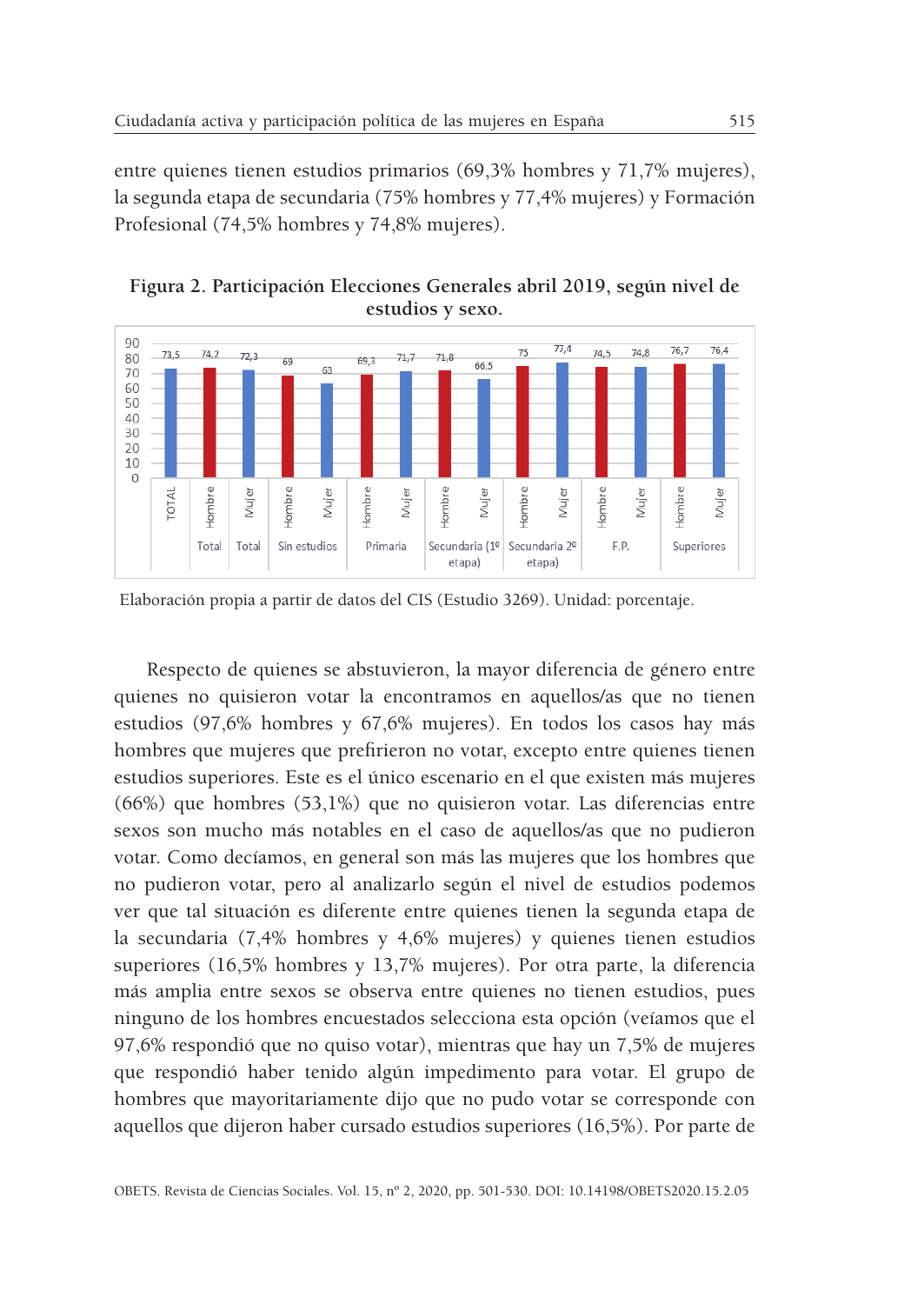las mujeres, las que en mayor medida dijeron no haber podido son del grupo que cursó primaria (14,5%) y el de la segunda etapa de secundaria el que menos (4,6%).

# **4.2. Militancia en partidos políticos y sindicatos**

El mismo Estudio 3269 recoge datos sobre la asistencia a reuniones de partidos políticos o sindicatos en 2019. Sólo el 4,5% de la muestra asistió a alguna reunión de un partido político a lo largo de 2019. El 6,4% de la muestra lo hizo a un sindicato. En ambos casos la presencia de los hombres es mayor que la de las mujeres. En el caso de las reuniones de partidos políticos, asistió un 5,7% de hombres y un 3,4% de mujeres. Respecto de las reuniones de sindicatos, el porcentaje de hombres (8,1%) prácticamente duplica al de mujeres (4,8%).

Según la edad, solamente en el tramo de edades comprendidas entre los 35 y los 44 años la asistencia a alguna reunión de un partido político es mayor en el caso de las mujeres (4,3%) que en el de los hombres (2,9%). La diferencia a favor de una mayor asistencia masculina es amplia en el resto de los tramos de edad, especialmente en las edades entre los 45 y los 54 años (9,4% hombres y 3,7% mujeres). Es este el tramo de edad en el que más participaron los hombres y entre los 25 y los 34 años en el que menos. Las mujeres de los 55 a los 64 años son las que más asistieron a reuniones de partidos en 2019 (4,8%) y las más jóvenes, entre los 18 y los 24 años, las que menos (1,4%).

Respecto de la asistencia a reuniones de sindicatos, todos los tramos de edad mantienen la tendencia mayoritaria de hombres. Del mismo modo que en los partidos políticos, los hombres que más participan son los de edades comprendidas entre los 45 y los 55 años (12,6%). Es el periodo entre los 35 y los 44 años en el que se observa una mayor participación entre las mujeres (8,3%). Por otra parte, las diferencias entre ambos sexos son más pequeñas entre los más jóvenes (5% hombres y 4% mujeres).

Si cruzamos estos datos con la variable estudios, vemos que, en todas las categorías, son más los hombres que asistieron a alguna reunión de un partido político que las mujeres. En el caso de los hombres, participaron más cuanto mayor es el nivel de estudios, destacando los que no tienen estudios por debajo del total de la muestra (1,4%) y los que tienen estudios superiores por arriba (9%). Pese a que la representatividad femenina es siempre inferior a la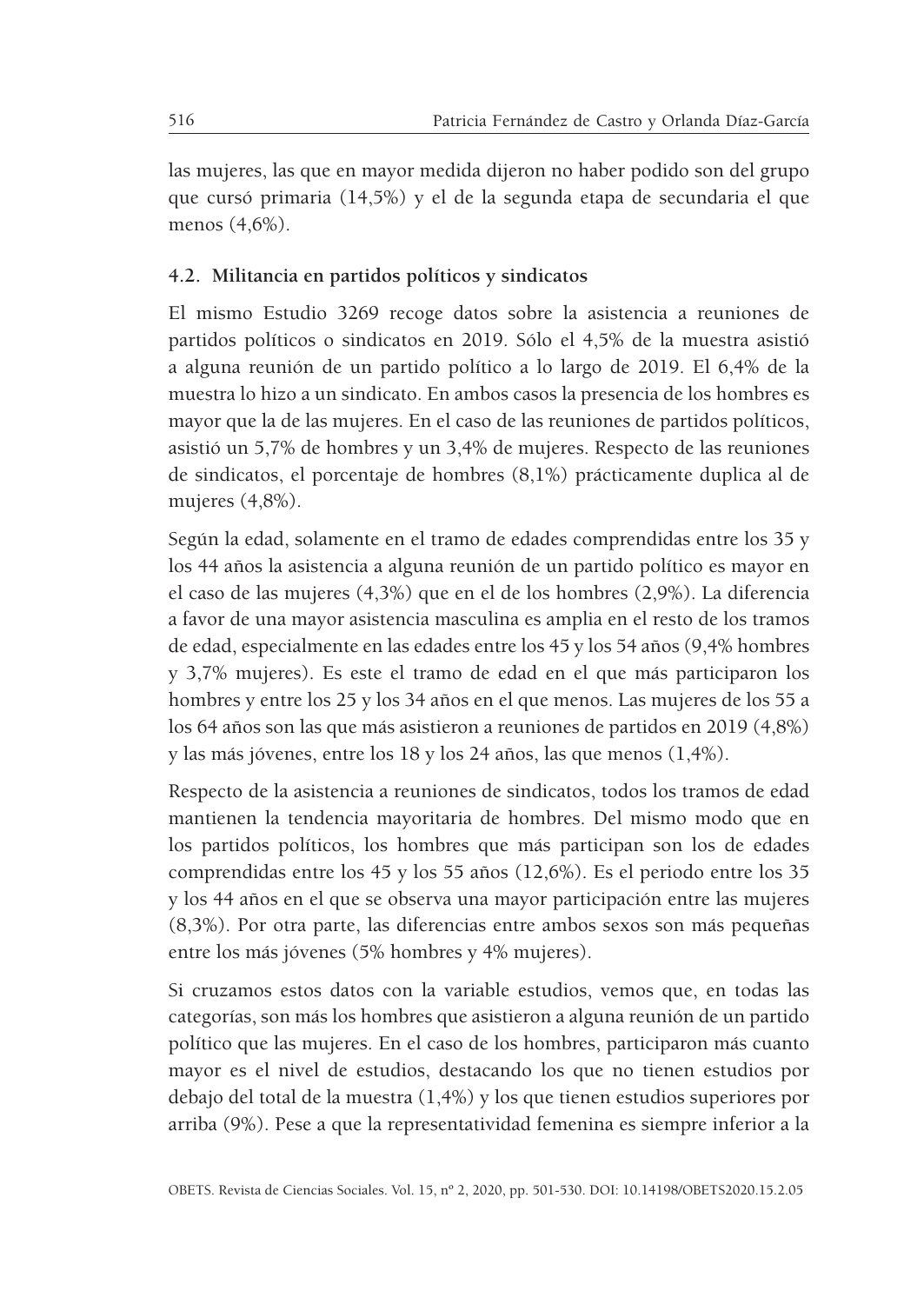de los hombres, las mujeres también asistieron a más reuniones de partidos cuanto mayor es su nivel de estudios, estando en tal circunstancia un 0,7% de mujeres sin estudios y un 5,5% con estudios superiores.

En el caso de los sindicatos, el porcentaje de los hombres es siempre mayor que el de mujeres excepto en las personas que no tienen estudios. En este supuesto ningún hombre del estudio asistió a una reunión. Si bien, el porcentaje de mujeres sin estudios que dijo haber participado es muy pequeño (0,7%). Igual que con los partidos políticos, también la asistencia a reuniones de sindicatos es mayor cuanto mayor es el nivel de estudios, tanto en el caso de los hombres como en el de las mujeres (11,7% hombres y 8,2% mujeres, ambos con estudios superiores).

Nos interesa especialmente conocer el grado de pertenencia a estas organizaciones, pues, como hemos señalado, la militancia constituye una forma concreta de participación política. En este sentido, el citado estudio preguntó por la pertenencia a alguna asociación, pregunta a la que sólo el 30% de la muestra contestó de manera afirmativa. De ella, tan solo un 7,4% pertenece a partidos políticos y un 21,2% a sindicatos, triplicando el porcentaje de pertenencia a partidos. En ambos casos, la participación masculina supera nuevamente a la femenina. En el caso de los partidos políticos, hay un 8,3% de hombres frente a un 6,5% de mujeres. En el de los sindicatos, el porcentaje de hombres es de 24,9% y de 17,4% el de mujeres.

Si nos fijamos en la Figura 3, analizando cada uno de los sexos de forma independiente, la tendencia es muy variable según la edad. Los hombres pertenecen en mayor medida a partidos políticos en el tramo de edad de los 55 a 64 años (12,3%) y a sindicatos en el tramo de edad inmediatamente anterior, entre los 45 y los 54 años (32,9%). Por el contrario, el menor grado de pertenencia masculina a partidos políticos y a sindicatos está entre los más jóvenes (4,4% y 2,1% respectivamente). Las mujeres, por otra parte, coinciden en la edad en la que pertenecen en mayor medida a partidos políticos y a sindicatos, que es entre los 25 y los 34 años (7,7% y 26,6% respectivamente). En sentido contrario, las mujeres entre los 55 y los 64 años son las que menos pertenecen a partidos políticos (5,1%) y las de mayor edad las que menos lo hacen en sindicatos (6,3%).

Observados ambos de manera conjunta, las diferencias de género varían cuando analizamos los datos en función de la edad. Pese a que la participación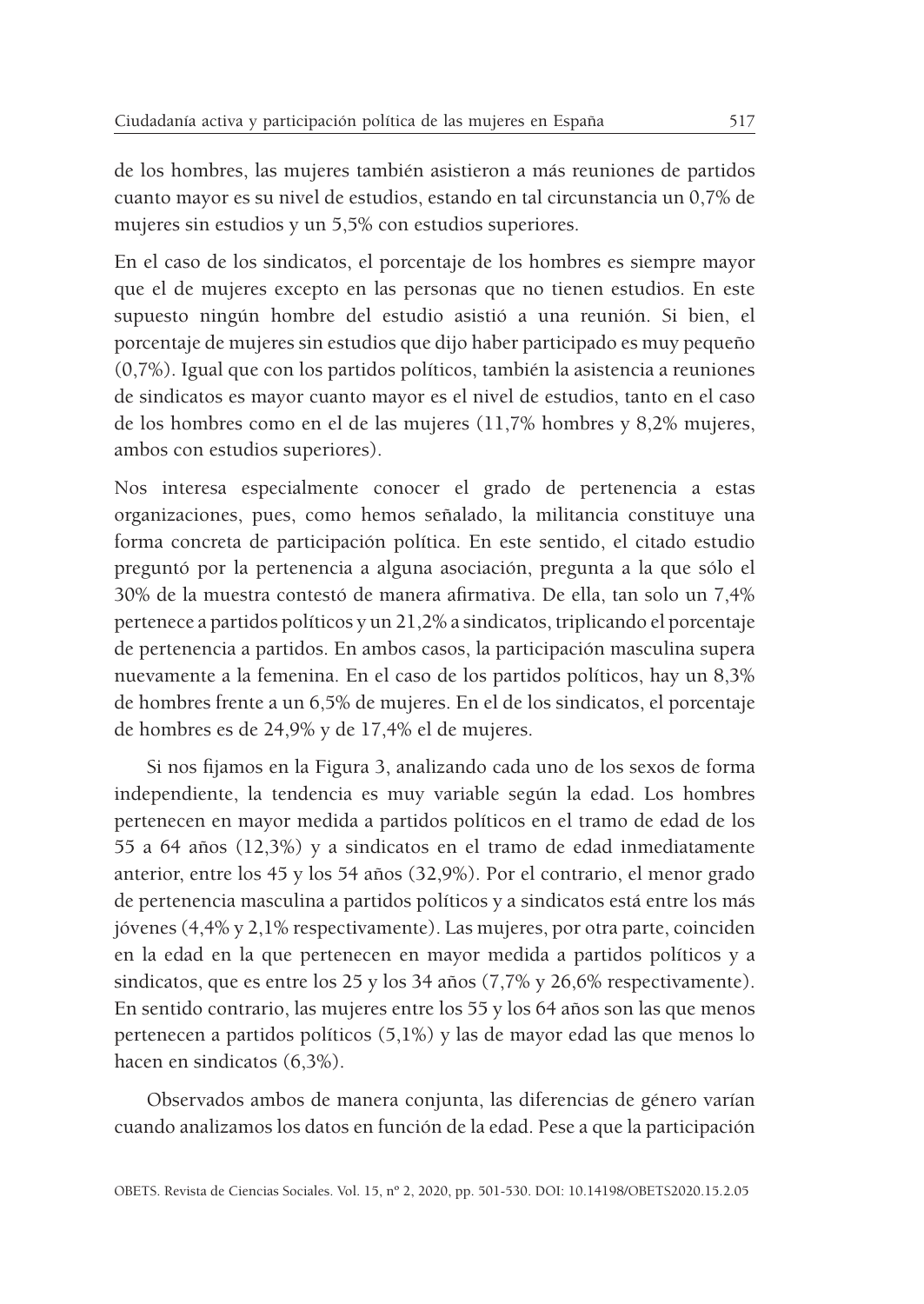masculina es más alta, es mayor el porcentaje femenino en el caso de las más jóvenes, tanto respecto de la pertenencia a partidos políticos (4,4% hombres y 6,5% mujeres) como respecto de la de sindicatos (2,1% hombres y 9,1% mujeres). En el caso de los partidos políticos, esa tendencia se mantiene también entre quienes tienen entre 35 y 44 años (5,3 % hombres y 6,6 % mujeres).



**Figura 3. Pertenencia partidos políticos y sindicatos según sexo y edad.**

Elaboración propia a partir de datos del CIS (Estudio 3269). Unidad: porcentaje.

Por otra parte, en cuanto al nivel de estudios de los/as encuestados/ as, la variación más importante respecto del total de la muestra (en la que, como se indicaba, la participación masculina es mayor que la femenina) se observa entre quienes no tienen estudios. En este caso, ni hombres ni mujeres pertenecen a ningún sindicato, pero, mientras que tampoco pertenece ningún hombre sin estudios a partidos políticos, hay un 7,7% de mujeres sin estudios que pertenece a algún partido, representando esta categoría, además, el porcentaje más alto de participación femenino. Excepto en este último grupo y quienes tienen Formación Profesional, cuya pertenencia a partidos está ligeramente inclinada a favor de una mayor proporción de mujeres que hombres (5,6% hombres y 5,8% mujeres), en el resto de las categorías según niveles formativos, la participación masculina es mayor que la femenina. Respecto de la pertenencia a sindicatos, son más los hombres que las mujeres en todas las categorías de análisis, siendo el nivel de secundaria en el que mayor brecha de género existe (Figura 4).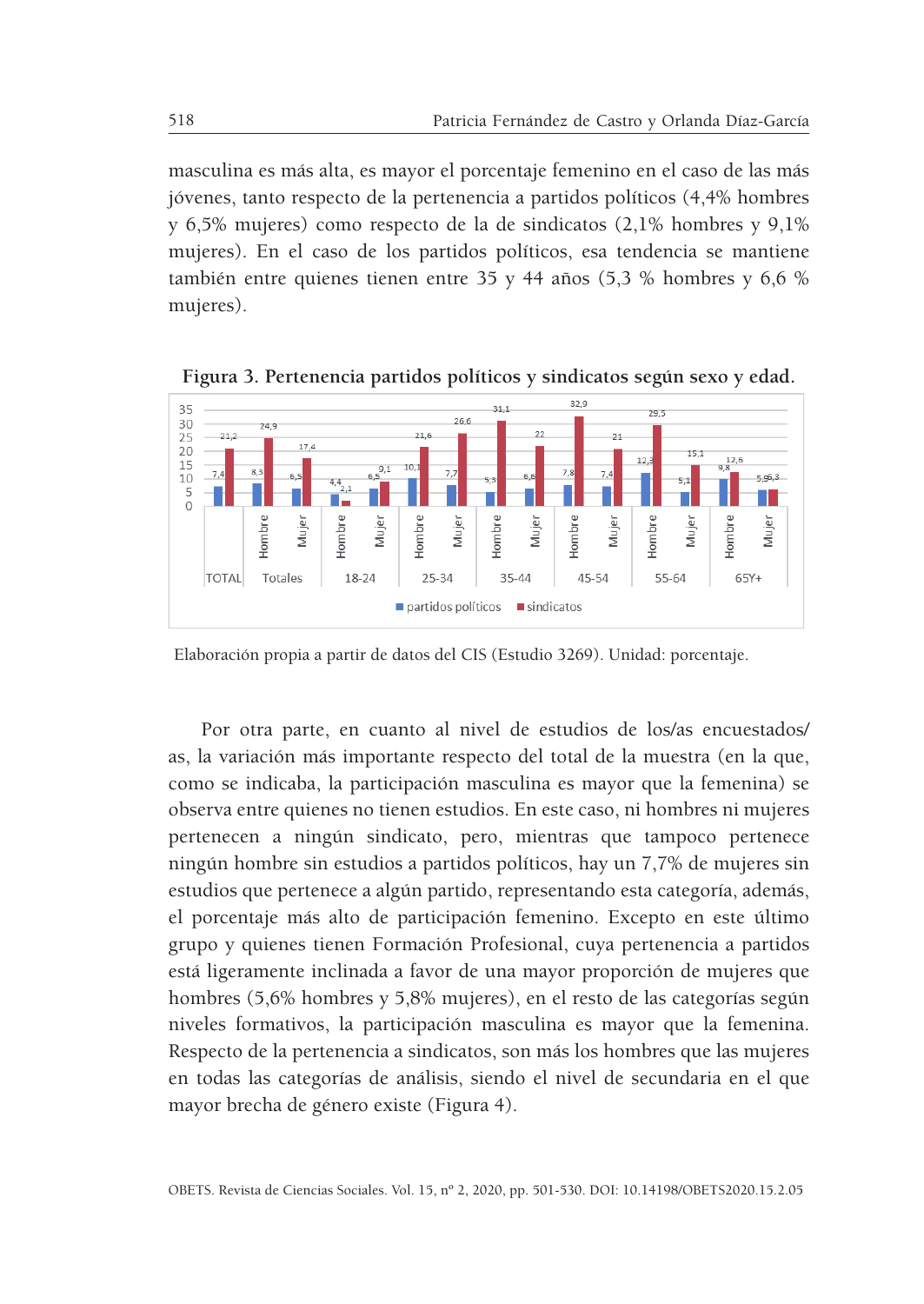

**Figura 4. Pertenencia a partidos políticos y sindicatos según sexo y estudio.**

Elaboración propia a partir de datos del CIS (Estudio 3269). Unidad: porcentaje.

#### **4.3. Participación en asociaciones y movimientos sociales**

Participar en una asociación es también una actividad más practicada por los hombres que por las mujeres. Como adelantábamos en el anterior apartado, solo un 30% del total de la muestra pertenece a alguna. De ese total, un 31,7% son hombres y 28,5% son mujeres. El estudio muestra también la pertenencia según distintos tipos de asociaciones. Las más relevantes para nuestro trabajo y que, por tanto, serán objeto de análisis en las siguientes líneas son las asociaciones de vecinos, religiosas, ecologistas, ONG y asociaciones feministas.

Aunque el asociacionismo es más practicado por los hombres, es mayor la participación femenina en las asociaciones con incidencia política y social. Las diferencias entre los sexos son más pequeñas en el caso de las asociaciones ecologistas (5,8% hombres y 6,1% mujeres) y las de vecinos (23,3% hombres y 26% mujeres), pues en el resto las diferencias son amplias (Tablas 1 y 2).

Los hombres pertenecen a asociaciones de vecinos en mayor proporción que las mujeres solamente en los tramos de edad entre los 35 y los 44 años (21,6% frente a 20,4%) y los 55 y 64 años (37,2% frente a 29,5%). En general, la participación es más baja cuanto menor es la edad, siendo significativo que entre los hombres más jóvenes no exista participación alguna. Analizando el nivel formativo, solo los hombres que tienen estudios de primaria pertenecen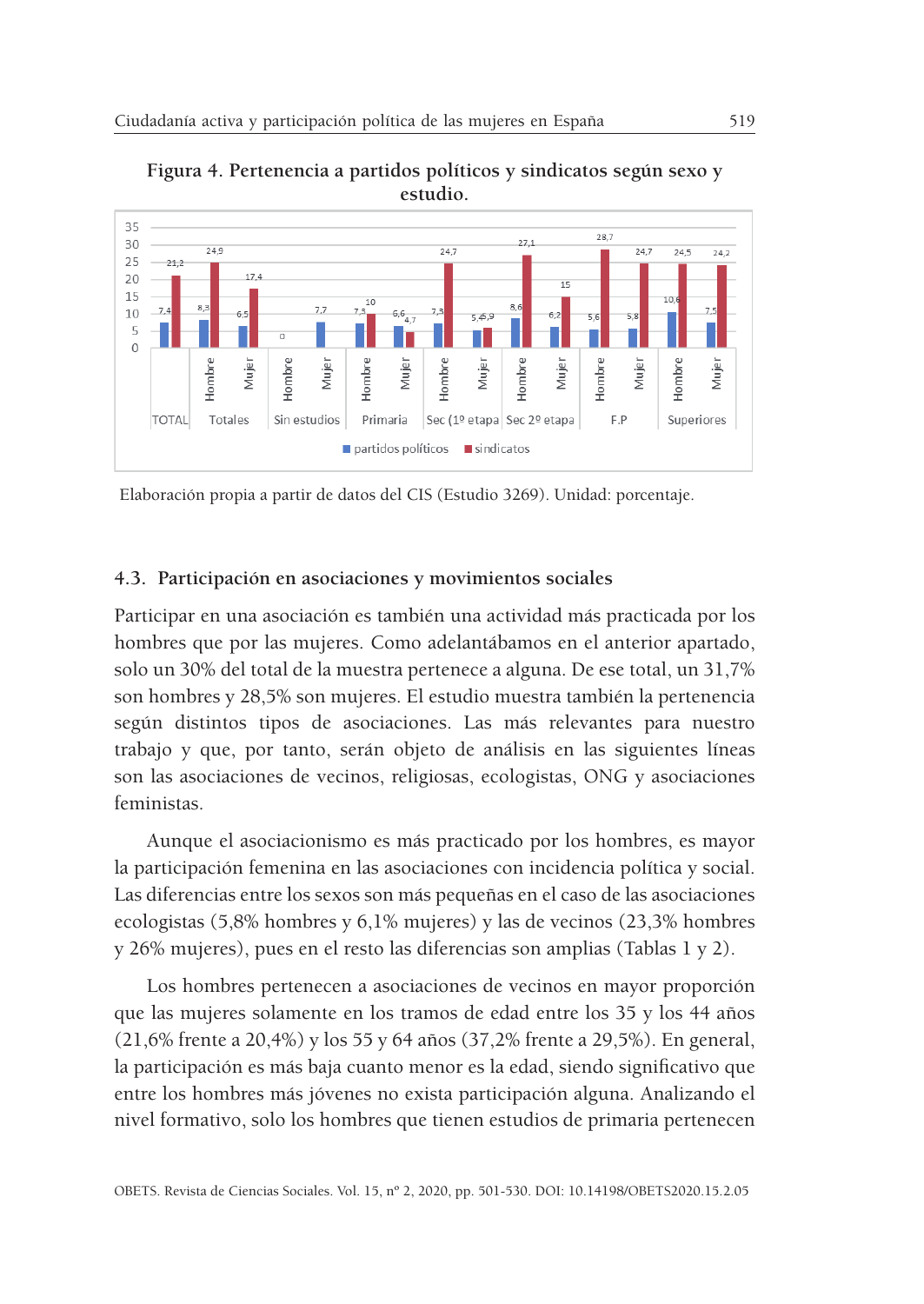en mayor medida que las mujeres (44,3% y 30,2% respectivamente). El porcentaje más alto de participación entre las mujeres se observa en el tramo de edad de quienes tienen 65 y más años (37,1%) y, coincidiendo con los hombres, son las mujeres que tienen estudios de primaria quienes más participan (30,2%), aunque, como decimos, en este caso lo hacen en menor proporción que los hombres.

En cuanto a la pertenencia a asociaciones religiosas, el cambio de tendencia hacia una mayor participación masculina se observa, aunque la diferencia entre ambos sexos es mínima, en el tramo de edad de los 35 a los 44 años (6,7% hombres y 6,4% mujeres) y entre los más jóvenes, en cuyo caso no hay participación femenina y se muestra un escaso 2,1% de hombres que participan en este tipo de asociación. Entre los tramos centrales de edad, en cualquier caso, la participación de ellos y ellas es similar, siendo las mujeres de más edad quienes rompen ese equilibrio, participando en mucha más proporción y mucho más que los hombres (entre los 55 y los 64 años la diferencia entre ellos y ellas es de 1% frente a 12,4% respectivamente; entre quienes tienen 65 y más años, participa un 4,9% de hombres frente a un 21,4% de mujeres). Respecto al nivel de estudios, no hay cambio de tendencia en ninguna de las categorías, siendo siempre mayor la participación femenina. En este caso, quienes más participan son las mujeres sin estudios (35,7%), mostrándose, además, una mayor distancia con los hombres que no tienen estudios, pues ninguno pertenece a asociaciones religiosas. Los hombres participan más cuanto mayor es el nivel de estudios, pero en el caso de las mujeres, exceptuando aquellas que cursaron Formación profesional (que son quienes menos participan) la tendencia se produce a la inversa.

Como se ha indicado, en las asociaciones ecologistas se reducían las distancias entre la participación de mujeres y hombres. Así, aunque, en general, la participación femenina es mayor que la masculina, los hombres más jóvenes (35% hombres y sin participación femenina) y los más mayores (4,7% hombres y 4,4% mujeres) participan más que las mujeres de su misma edad. También lo hacen en mayor medida aquellos que tienen entre 25 y 34 años, siendo este tramo de edad en el que más diferencia existe entre la participación de unos y otras (11,4% y 2,9% respectivamente) y en el que mayor es la participación masculina respecto del conjunto de tramos de edad. Tal proporción a favor de una mayor participación de hombres se produce también en aquellos que dijeron tener estudios de primaria (3% de hombres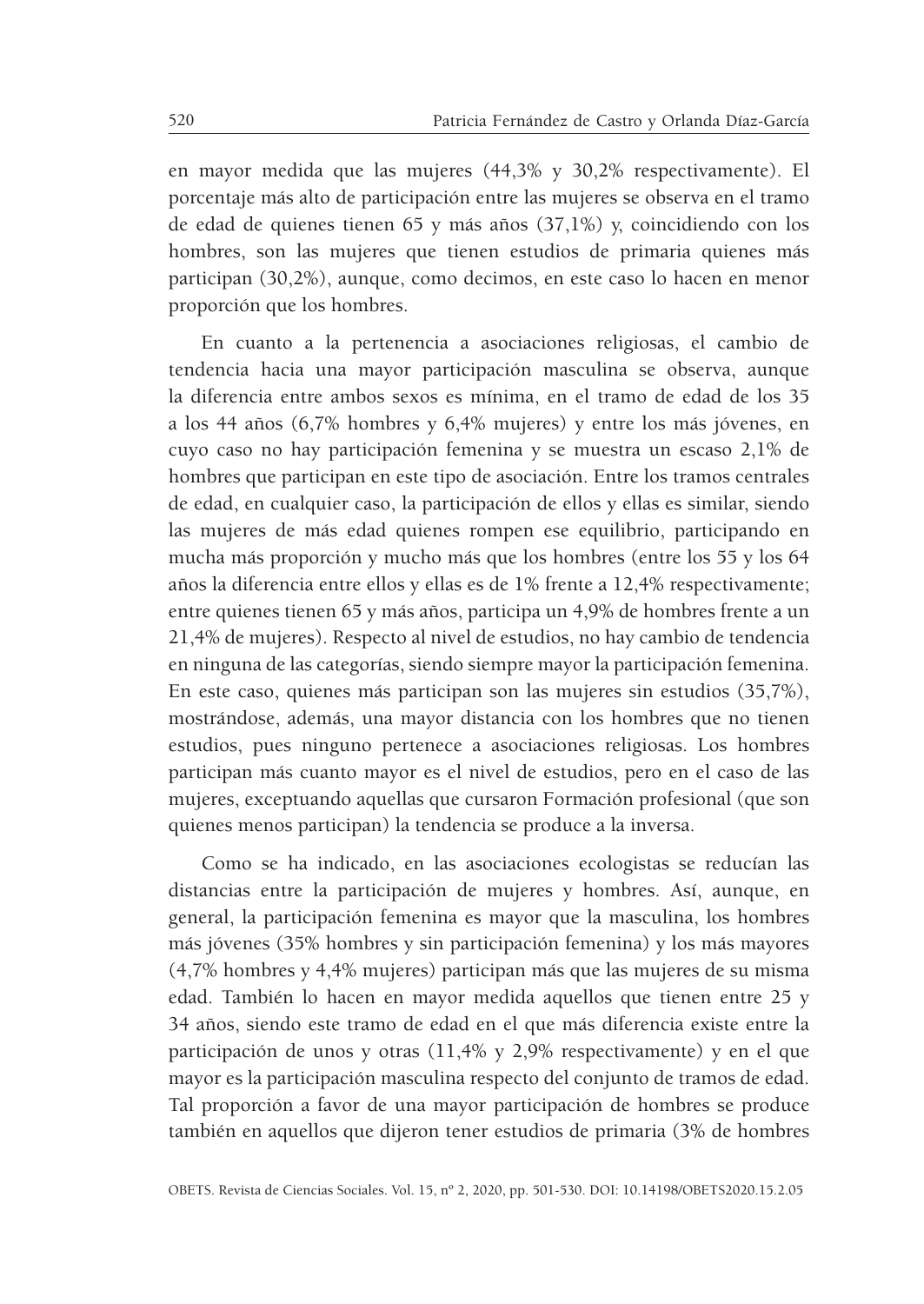y sin participación femenina en esa categoría) y superiores (9,9% hombres y 8,5% mujeres), siendo esta última en la que mayor es la participación masculina. En el caso de las mujeres, son las que están en edades intermedias las que más participan (7,9% entre los 35 y los 44 años y 8,5% entre los 45 y los 54 años) y las que tienen cursada la segunda etapa de secundaria (8,9%) y estudios superiores (8,5%). En cambio, no hay presencia femenina de aquellas mujeres con menor nivel de estudios (primaria y sin estudios) ni, como decíamos, entre las más jóvenes.

Solamente en el caso de las personas más jóvenes es mayor el porcentaje de hombres que de mujeres en ONG (12,6% frente a 9,7%). Atendiendo a la edad, la participación masculina en este tipo de asociaciones aumenta con la edad, excepto en el tramo de edad de los 55 a los 64 años, que desciende respecto del tramo anterior. Ocurre lo mismo en el caso de las mujeres, si bien, prácticamente mantienen el mismo porcentaje de participación que en la etapa de edad previa, siendo, precisamente, el momento en el que se observa una mayor diferencia entre mujeres y hombres, pues las mujeres participan el doble que los hombres en este tramo de edad entre los 55 y 64 años (24% hombres y 40,3% mujeres). En cuanto al nivel de estudios, quienes no tienen estudios y quienes tienen superiores son los que en mayor medida pertenecen a ONG en ambos sexos, siendo superior en todas las categorías la participación femenina. La mayor diferencia entre la participación de unos y otras se muestra en quienes cursaron formación profesional, en cuyo caso encontramos el porcentaje más bajo de participación masculina (15,1%) frente al doble de mujeres (36,4%).

En el caso de las asociaciones feministas, el porcentaje de participación femenina es siempre mucho mayor que el de hombres, exceptuando en las edades comprendidas entre los 25 y los 34 años, donde la proporción es similar (4,6% hombres y 4,9% mujeres). Por el contrario, los hombres a partir de 55 años no pertenecen a este tipo de asociaciones y las diferencias en el resto de los tramos de edad son muy amplias, siendo más significativas las de los más jóvenes (2,3% hombres y 9,1% mujeres), pues es la edad en la que mayor es la participación femenina. Por otra parte, las mujeres con estudios superiores son las que más participan en asociaciones feministas (9,9%), aunque el segundo grupo que más lo hace es el de aquellas que no tienen estudios (7,7%). Los hombres sin estudios y los que cursaron la primera etapa de secundaria no forman parte de ninguna asociación feminista y son los que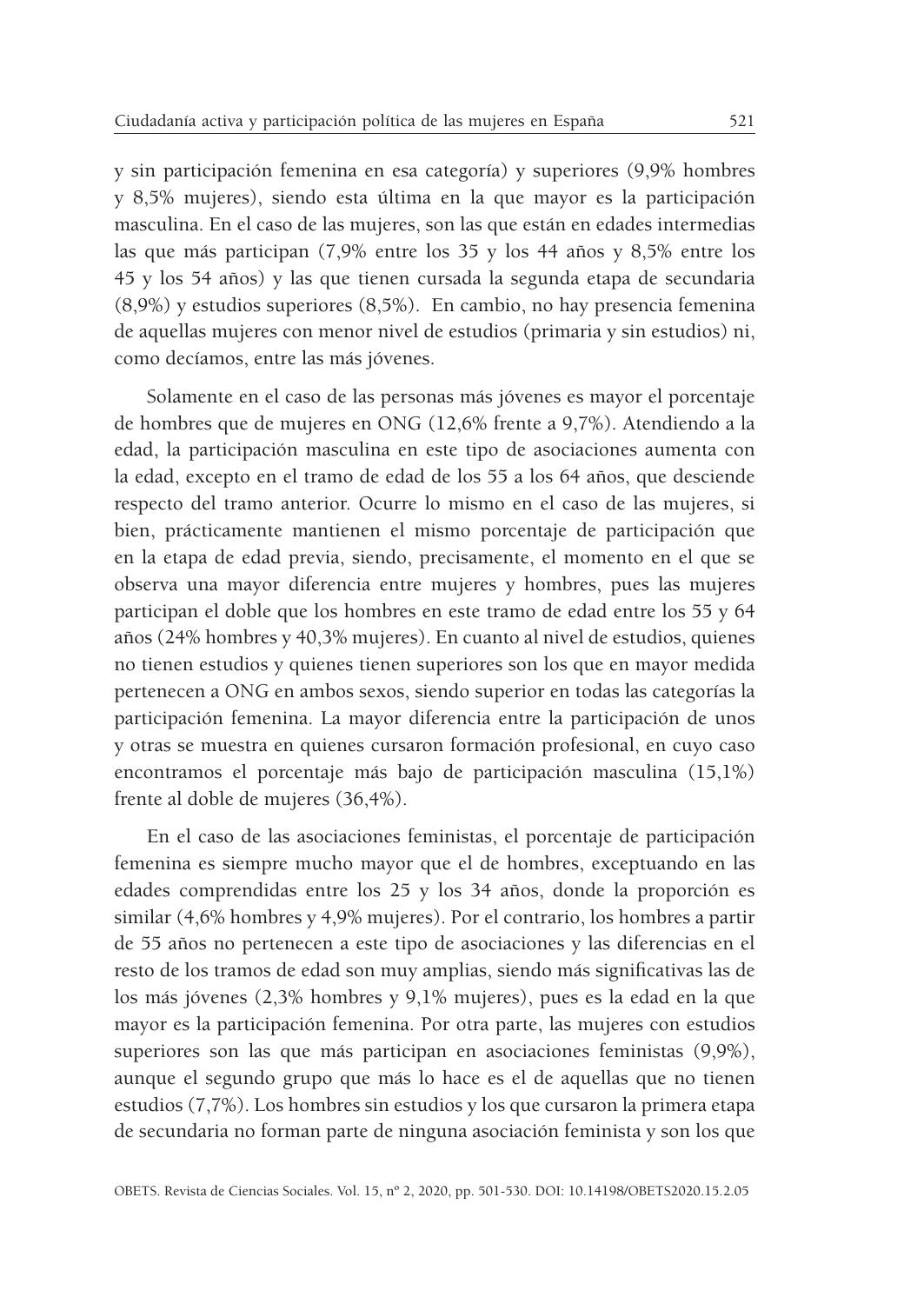tienen primaria quienes lo hacen en mayor medida, pese a que la cifra en este caso es del 3%. Por tanto, tampoco coinciden mujeres y hombres en esta variable de análisis, pues si bien decíamos que el porcentaje femenino más alto lo encontramos entre quienes cursaron estudios superiores, es en este grupo en el que encontramos una menor participación masculina (entre los grupos en los que hay participación de hombres), siendo acusada la diferencia entre ambos sexos (1,1% hombres y 9,9% mujeres).

|                          |       | Total     |          |          | $18-24$      | 25-34     |     | $35 - 44$    |     | $45 - 54$              |     | 55-64        |           | $65Y +$                                               |          |
|--------------------------|-------|-----------|----------|----------|--------------|-----------|-----|--------------|-----|------------------------|-----|--------------|-----------|-------------------------------------------------------|----------|
|                          | Total | H         | M        | Н        | M            | H         | M   | H            | M   | H                      | M   | H            | M         | H                                                     | M        |
| Asociación<br>de vecinos |       | 24.6 23.3 | 26       | $\Omega$ |              |           |     |              |     |                        |     |              |           | 4,6 14,2 14,7 21,6 20,4 23,2 28,2 37,2 29,5 29,3 37,1 |          |
| Asociación<br>religiosa  | 7.5   |           | 4.7 10.4 | 2,1      | $\mathbf{0}$ | 4.3       | 6,9 | 6,7          | 6,5 | 6,4                    | 7,1 |              | $1\;12.4$ |                                                       | 4.9 21.4 |
| Asociación<br>ecologista | 6     | 5.8       | 6.1      | 3.5      |              | $0\;11.4$ | 2,9 | 5,5          | 7,9 | 5,3                    | 8,5 | 5,2          |           | 5.6 4.7                                               | 4.4      |
| ONG                      |       | 30.5 25.1 |          | 36 12.6  |              | 9,7 20,7  |     |              |     | 28 20.9 29.7 30.6 40.5 |     |              |           | 24 40.3 33.6 44.1                                     |          |
| Asociación<br>feminista  | 3.8   | 1,5       | 6,2      | 2,3      | 9,1          | 4,6       | 4,9 | $\mathbf{2}$ | 4.7 | 1,4                    | 6,1 | $\mathbf{0}$ | 7.6       | $\theta$                                              | 7        |

**Tabla 1. Pertenencia a distintos tipos de asociación, según sexo y edad.**

Elaboración propia a partir de datos del CIS (Estudio 3269). Unidad: porcentaje.

| Tabla 2. Pertenencia a distintos tipos de asociación, según sexo y estudios |  |  |  |  |  |  |  |  |
|-----------------------------------------------------------------------------|--|--|--|--|--|--|--|--|
|-----------------------------------------------------------------------------|--|--|--|--|--|--|--|--|

|                          | Total |      |          | Sin<br>estudios |                                  | Primaria |          | Secundaria<br>$(1^a \text{ etapa})$ |     | Secundaria<br>$(2^a \text{ etapa})$ |                | E.P     |     | <b>Superiores</b>                                              |     |
|--------------------------|-------|------|----------|-----------------|----------------------------------|----------|----------|-------------------------------------|-----|-------------------------------------|----------------|---------|-----|----------------------------------------------------------------|-----|
|                          | Total | H    | M        | н               | M                                | H        | M        | н                                   | M   | H                                   | M              | H       | M   | Н                                                              | M   |
| Asociación<br>de vecinos | 24.6  | 23,3 |          |                 |                                  |          |          |                                     |     |                                     |                |         |     | 26 21,5 30,5 44,3 30,2 23,9 29,9 23,9 26,1 20,4 22,8 21,1 24,5 |     |
| Asociación<br>religiosa  | 7.5   |      | 4,7 10,4 |                 | 0, 35, 7                         |          | 2,6 22,6 | 3                                   | 9,8 | 4,5                                 | 9,8            | 4,7     | 5,2 | 6,3                                                            | 9.3 |
| Asociación<br>ecologista | 6     | 5,8  | 6,1      |                 |                                  | 3        | $\Omega$ | 4,6                                 | 4,9 | 3.5                                 | 8,9            | 4,1     | 4,8 | 9,9                                                            | 8.5 |
| <b>ONG</b>               | 30,5  | 25.1 |          |                 | 36 32,8 38,9 15,9 29,2 17,5 23,9 |          |          |                                     |     | 26,3                                |                | 34 15,1 |     | 36.4 35.9 43.9                                                 |     |
| Asociación<br>feminista  | 3,8   | 1,5  | 6,2      | $\theta$        | 7.7                              | 3        | 5,6      | $\sigma$                            | 3.3 | 2,1                                 | $\overline{4}$ | 2,6     | 3,8 | 1,1                                                            | 9,9 |

Elaboración propia a partir de datos del CIS (Estudio 3269). Unidad: porcentaje.

Además de la participación en asociaciones, se analiza también la participación en determinadas actividades vinculadas con movimientos e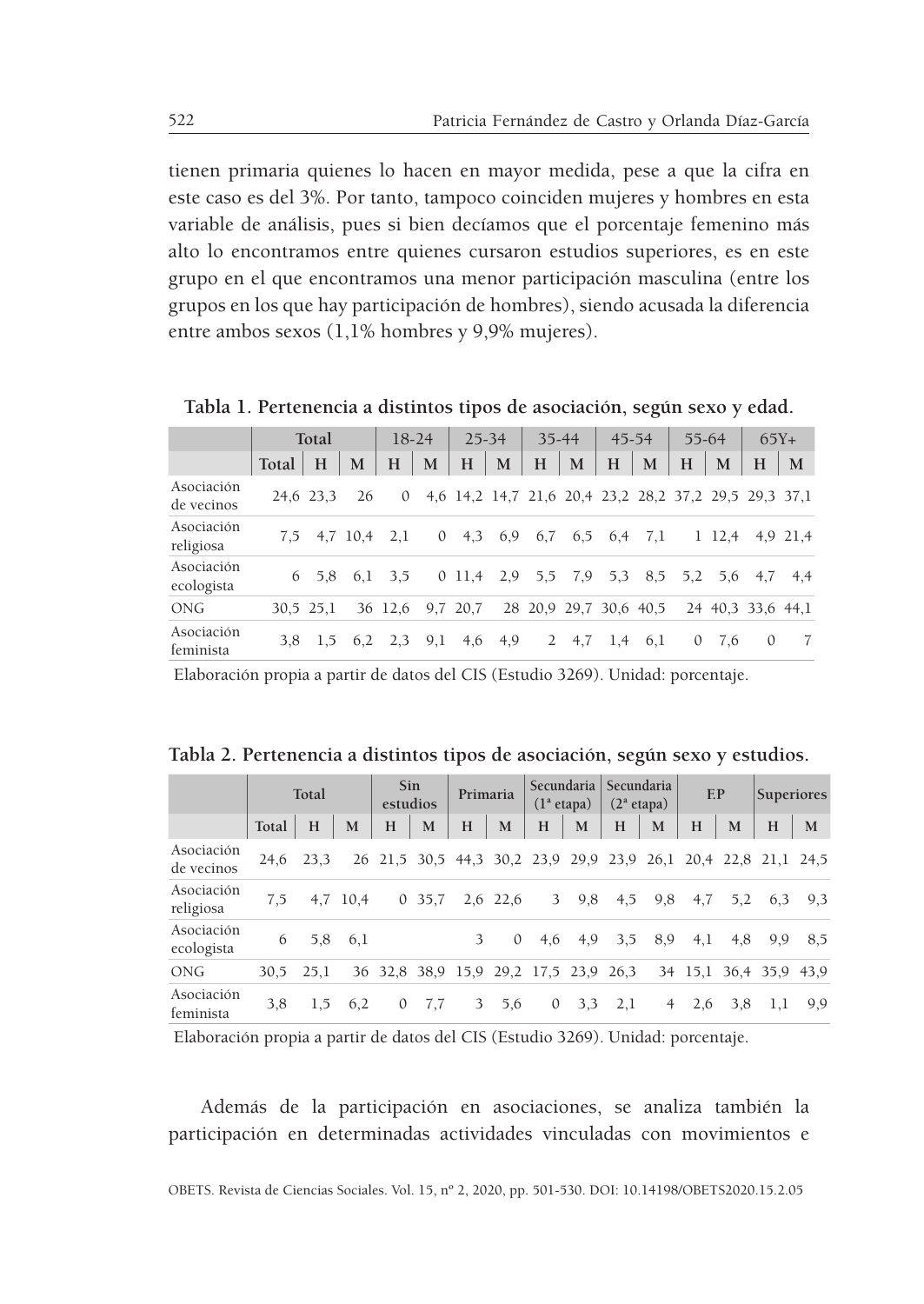iniciativas sociales que, si bien pueden tener en algunos supuestos un origen colectivo o asociativo, se caracterizan por el ejercicio individual de acciones que pueden influir en la toma de decisiones políticas. Para ello, se muestran a continuación algunas categorías presentes en el mismo Estudio 3269 relacionadas con la participación social y política, a nivel individual, durante el pasado año 2019: participación en manifestaciones o protestas (19,9%), en huelgas (11,1%), elaboración o firma de un manifiesto público (12,9%) o bien contribuir con dinero a alguna campaña política (1,6%).

La participación femenina es solamente mayor que la masculina en el caso de la elaboración o firma de un manifiesto público (12,1% hombres y 13,6% mujeres), aunque la diferencia entre mujeres y hombres es mínima en la asistencia a manifestaciones (20% hombres y 19,9% mujeres) y en la participación en huelgas (11,2% hombres y 11% mujeres), de manera que podemos concluir que la participación es equitativa desde el punto de vista del género en estos dos últimos casos. En sentido contrario, aunque la participación en general es muy baja, los hombres contribuyeron más del doble que las mujeres en la financiación de alguna campaña política (2,3% hombres y 0,9% mujeres).

En general, la asistencia a manifestaciones es mayor cuanto menor es la edad de los/as encuestados/as y cuanto mayor es su nivel de estudios. Respecto de la edad, pese a que las diferencias entre ambos sexos son pequeñas, son las mujeres quienes más asisten, excepto en el tramo de edad de las personas de más edad. En este grupo los hombres participan ligeramente más que las mujeres (11,7% hombres y 9,6% mujeres). Según el nivel de estudios, las mujeres participan más cuanto mayor es el nivel de ambos. Así, las diferencias más importantes entre mujeres y hombres se muestran entre quienes tienen estudios superiores (siendo mayor la participación femenina con el 28,6% de los hombres y el 36,7% de las mujeres) y, en sentido inverso, entre quienes tienen menor nivel de estudios (con una mayor participación masculina entre los que no tienen estudios con 6,8% hombres y 3% mujeres y aquellos/as que no tienen primaria con un 8,5% de hombres y un 4,6% de mujeres).

No hay diferencias en la participación en huelgas por parte de mujeres y hombres (11% y 11,2% respectivamente), siendo mayor la participación cuanto menor es la edad y mayor es el nivel de estudios. Pero si analizamos los datos en función de la edad podemos ver una distancia más amplia entre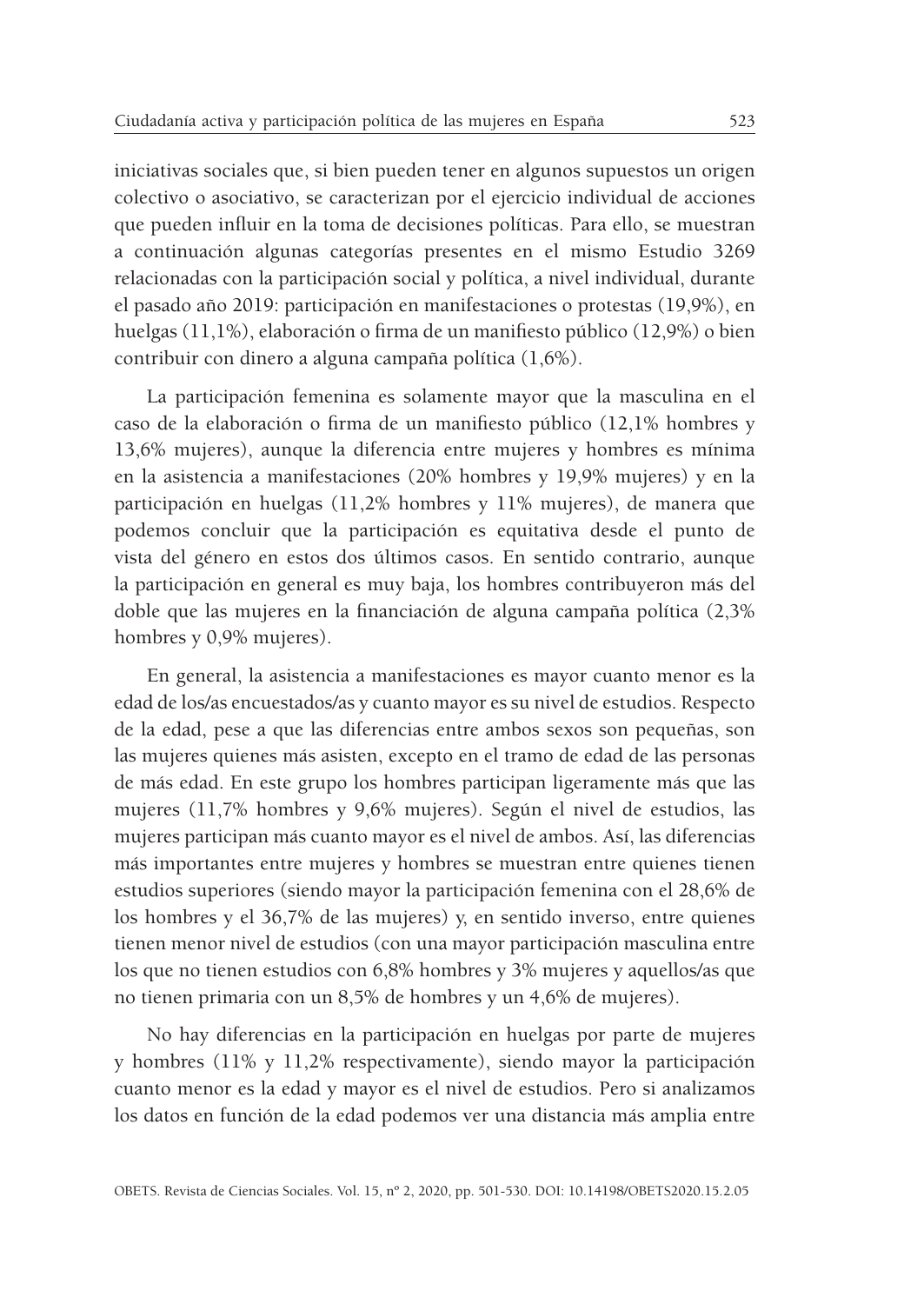ambos en los tramos de 18 a 24 años (24,7% hombres y 28,4% mujeres) y de 55 a 64 años (7,7% hombres y 11,9% mujeres), en los dos casos con una mayor participación femenina. Atendiendo al nivel de estudios, las diferencias más pronunciadas entre sexos se observan en quienes no tienen estudios y, en el extremo opuesto, quienes tienen estudios superiores. Si bien, en sentido contrario en uno y otro caso, de manera que, mientras que hubo un 2,8% de hombres sin estudios que participaron, las mujeres sin estudios no asistieron a ninguna huelga ese año. En el otro lado, los hombres con estudios superiores participaron casi la mitad de lo que lo hicieron las mujeres de ese mismo grupo (12,9% y 20,7% respectivamente).

La firma o elaboración de un manifiesto público es la única actividad que hicieron más las mujeres que los hombres. La diferencia más amplia según la edad la encontramos en los/as más jóvenes, con un 9,6% de participación masculina frente a un 18,4% de femenina. Aunque la diferencia se reduce, en el resto de los tramos de edad la participación de las mujeres es también mayor que la de los hombres, estando prácticamente a la par en el caso de las personas de más edad (5,6% hombres y 5,9% mujeres). Según el nivel de estudios, observamos que la participación aumenta cuanto mayor es el nivel de estudios. En este caso, los hombres sin estudios (2,1% hombres y 0,7% mujeres), con primaria (4,9% hombres y 2,9% mujeres) y con la segunda etapa de secundaria (15,4% hombres y 14,6% mujeres) firmaron más manifiestos que las mujeres, duplicando su porcentaje en los dos primeros casos. Las mujeres con estudios superiores, sin embargo, se distancian de los hombres de su mismo grupo (19,7% hombres y 23,3% mujeres), siendo éste el grupo en el que mayor fue la participación en este tipo de actividad.

En general, las diferencias entre hombres y mujeres son amplias en el caso de la contribución con dinero a alguna campaña política. Ninguna de las mujeres entre 18 y 24 años que fueron encuestadas participó en este tipo de actividad, pese a que sí lo hizo un pequeño porcentaje de hombres de ese mismo grupo (1,5%). Tampoco lo hicieron las mujeres sin estudios, siendo el porcentaje de hombres sin estudios que dijo haber contribuido de 0,8%. Por otra parte, los hombres que más participaron fueron quienes tienen entre 55 y 64 años y los que dijeron tener estudios superiores (3,3%). En el caso de las mujeres, fueron las que tienen entre 25 y 34 años quienes más contribuyeron y, coincidiendo con los hombres, también fueron las que tienen estudios superiores las que participaron en mayor medida en este tipo de actividad (1,7%).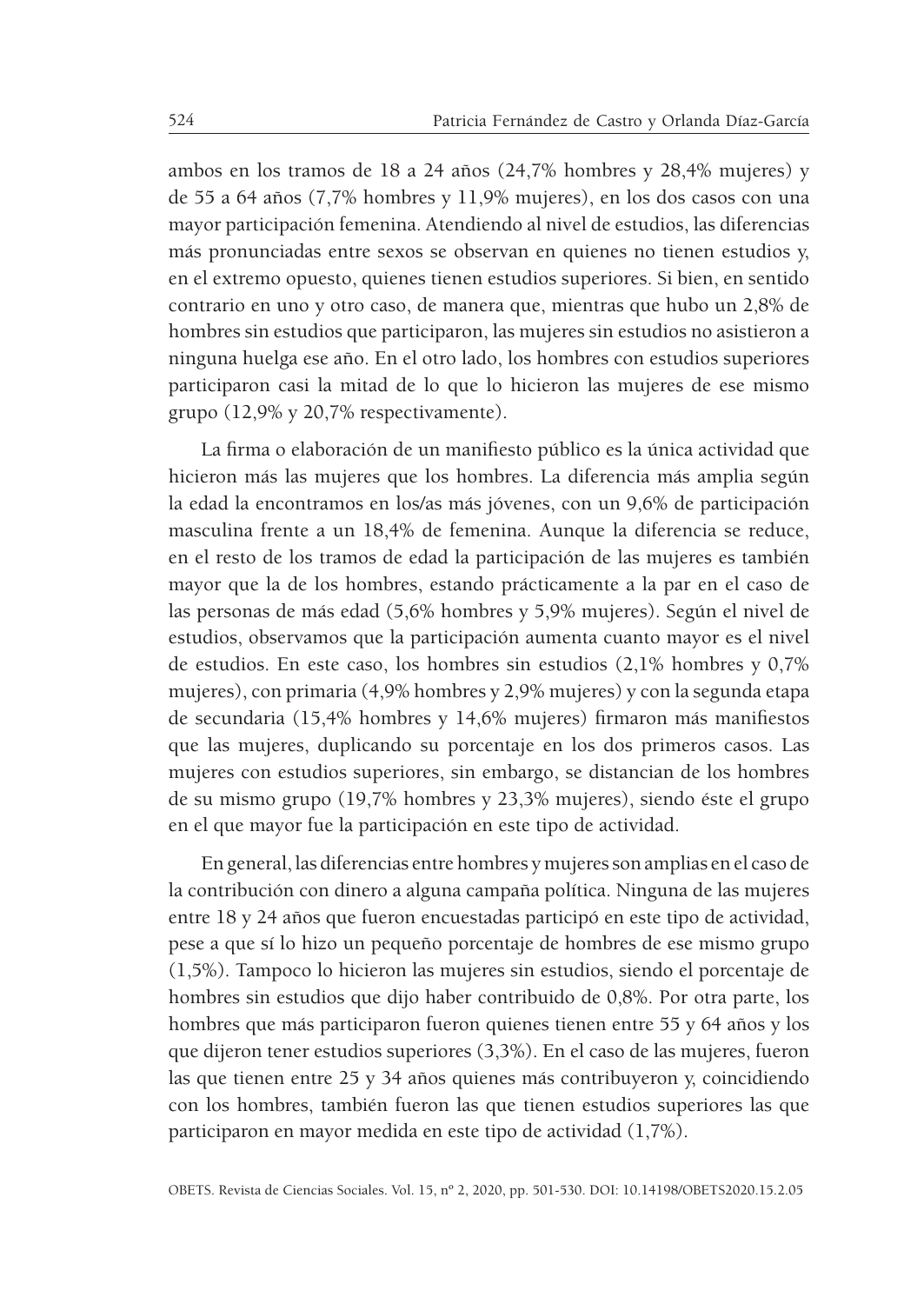|                                                          |       |                |   |                                                 |   |   | según sexo y edad.                               |   |           |   |           |   |             |              |        |
|----------------------------------------------------------|-------|----------------|---|-------------------------------------------------|---|---|--------------------------------------------------|---|-----------|---|-----------|---|-------------|--------------|--------|
|                                                          | Total |                |   | $18-24$                                         |   |   | $25 - 34$                                        |   | $35 - 44$ |   | $45 - 54$ |   | 55-64       |              | $65Y+$ |
|                                                          | Total | H              | М | H                                               | M | H | M                                                | H | M         | H | M         | H | M           | H            | M      |
| Asistir<br>a mani-<br>festación<br>o acto de<br>protesta | 19.9  |                |   | 20 19,9 31,1 31,8 22,3 24,3 21,5 23,5 21,8 22,5 |   |   |                                                  |   |           |   |           |   |             | 19 22,2 11,7 | 9,6    |
| Participar en<br>una huelga                              |       | $11,1$ $11,2$  |   | 11 24,7 28,4 14,7 13,6 12,5 14,3 13             |   |   |                                                  |   |           |   |           |   | 12 7.7 11.9 | 3,1          | 2,2    |
| Elaborar o<br>firmar algún<br>manifiesto<br>público      |       | 12,9 12,1 13,6 |   |                                                 |   |   | 9,6 18,4 11,5 12,6 13,4 15,5 17,6 17,9 14,6 18,1 |   |           |   |           |   |             | 5,6          | 5,9    |

| Tabla 3. Participación en determinadas formas de acción social y política, |                    |  |  |  |
|----------------------------------------------------------------------------|--------------------|--|--|--|
|                                                                            | según sexo y edad. |  |  |  |

Elaboración propia a partir de datos del CIS (Estudio 3269). Unidad: porcentaje.

Contribuir con dinero a alguna campaña política

|  | Tabla 4. Participación en determinadas formas de acción social y política, |  |  |
|--|----------------------------------------------------------------------------|--|--|
|  | según sexo y estudios.                                                     |  |  |

1,6 2,3 0,9 1,5 0 2 1,5 1,9 0,5 3 1,2 3,1 1 1,7 0,8

|                                                             | Total |      |             | Sin<br>estudios |              |     | Primaria | Secundaria<br>$(1^a \text{ etapa})$ |     | Secundaria<br>$(2^a \text{ etapa})$ |     | EP  |      | <b>Superiores</b>                 |           |
|-------------------------------------------------------------|-------|------|-------------|-----------------|--------------|-----|----------|-------------------------------------|-----|-------------------------------------|-----|-----|------|-----------------------------------|-----------|
|                                                             | Total | H    | M           | H               | M            | H   | M        | H                                   | M   | H                                   | M   | H   | M    | H                                 | M         |
| Asistir<br>a mani-<br>festación<br>o acto de<br>protesta    | 19,9  |      | 20 19.9     | 6,8             | 3            | 8,5 | 4,6      |                                     |     | 14 13,1 22,8 23,9                   |     | 26  | 23,1 |                                   | 28,6 36,7 |
| Participar<br>en una<br>huelga                              | 11,1  | 11,2 | 11          | 2,8             | $\mathbf{0}$ | 3,1 | 1,6      | 9,4                                 |     |                                     |     |     |      | 8 15,7 13,7 14,6 12,2 12,9 20,7   |           |
| Elaborar<br>o firmar<br>algún<br>manifiesto<br>público      | 12,9  |      | $12,1$ 13,6 | 2,1             | 0,7          | 4,9 | 2,9      | 7,3                                 |     |                                     |     |     |      | 9,3 15,4 14,6 13,9 19,1 19,7 23,3 |           |
| Contribuir<br>con dinero<br>a alguna<br>campaña<br>política | 1,6   | 2,3  | 0,9         | 0,8             | $\mathbf{0}$ | 0,9 | 0,9      | 1,5                                 | 0,5 | 2,8                                 | 0,6 | 2,8 | 0,8  | 3,3                               | 1,7       |

Elaboración propia a partir de datos del CIS (Estudio 3269). Unidad: porcentaje.

OBETS. Revista de Ciencias Sociales. Vol. 15, nº 2, 2020, pp. 501-530. DOI: 10.14198/OBETS2020.15.2.05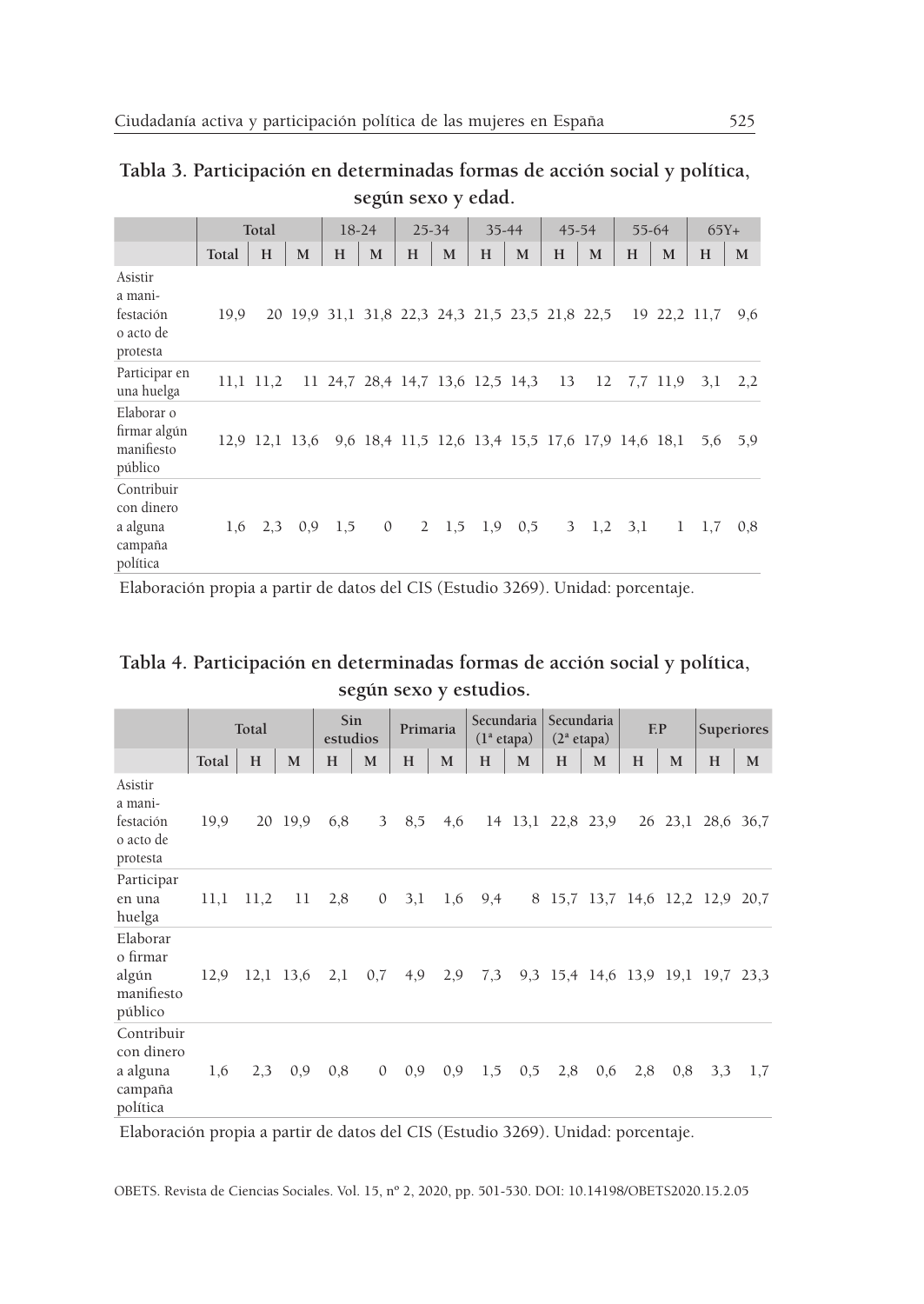#### **5. CONCLUSIONES**

Tras el estudio de las distintas categorías de participación se concluye que los hombres votan algo más de lo que lo hacen las mujeres, pero las diferencias desaparecen entre los/as más jóvenes y entre quienes tienen mayor nivel de estudios. Cuando se atenúan las responsabilidades de cuidado y crianza de los hijos, a partir de los 55 años, la participación femenina es también ligeramente más alta que la de los hombres, coincidiendo con el momento vital en el que menos impedimento dicen tener las mujeres para poder votar y, en sentido contrario, cuando más dificultades señalan tener los hombres. En la sociedad española actual, la corresponsabilidad en la crianza y la atención de las personas dependientes sigue siendo una tarea pendiente, situación que, entre otras cuestiones, limita a las mujeres en el ejercicio de acciones cívicas como participar en los procesos electorales. En este sentido, las diferencias entre ambos sexos se reducen cuanto mayor es el grado educativo. Pero cuanto mayor es el nivel de estudios, más impedimentos dicen tener los hombres y menor es el de las mujeres respecto a ellos. Las razones apuntadas por unos y otras para no poder votar difieren en gran medida según el sexo, confirmando la distinta carga y responsabilidad de cada uno/a en los ámbitos productivo y reproductivo. Así, si bien las diferencias son menores entre quienes no votaron por motivos laborales, el porcentaje de mujeres que tuvo obligaciones familiares que se lo impidieron duplica al de los hombres.

La segunda forma de participación política se desarrolla a partir de la afiliación o vinculación de la ciudadanía con estructuras políticas tradicionales, como los partidos políticos y los sindicatos. Independientemente del género, hemos visto el bajo interés de la ciudadanía por estas formas tradicionales de participación, particularmente por la afiliación a partidos políticos, cuyo porcentaje de pertenencia por parte de la población muestral es muy bajo. Pero también en esta categoría es mayor la participación masculina durante 2019, con la excepción de los/as más jóvenes (tramo de edad en el que hay más participación de mujeres que de hombres, tanto en la afiliación a sindicatos como a partidos políticos) y aquellos/as entre los 35 y los 44 años (entre los/as que hay una mayor afiliación de mujeres solamente respecto de los partidos políticos). Así, pese a la falta general de interés, parece que las mujeres jóvenes renuevan el interés por los partidos políticos en mayor proporción que los hombres de su misma edad, pero la participación más masculinizada se mantiene en las edades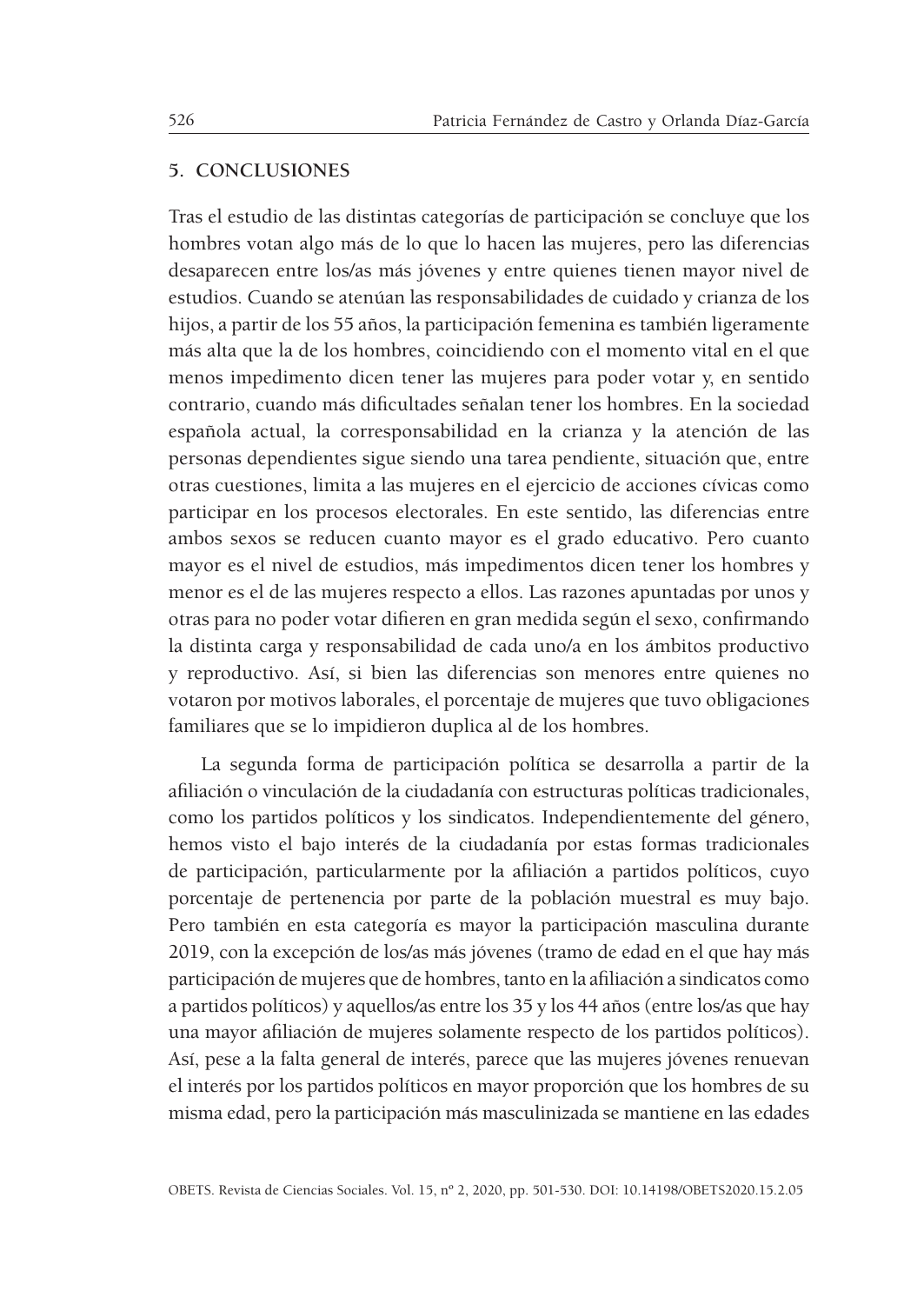más elevadas. Sería interesante analizar la posible influencia de determinados cambios en la estructura de los partidos políticos como factor explicativo para este "tímido" pero renovado interés de las mujeres más jóvenes. Por otra parte, a diferencia de lo que ocurre con el voto electoral, las mujeres que más militan en partidos políticos son las que no tienen estudios (si bien la proporción de las que tienen estudios superiores es similar), al contrario que en el caso de los hombres sin estudios, en el que no hay participación.

Como tercera categoría de análisis, el estudio muestra que el asociacionismo es sólo más practicado por los hombres que por las mujeres en aquellos tipos de asociación de carácter más lúdico, cultural o deportivo, pues en las asociaciones cuya finalidad es más social y/o política, la participación femenina es mayor. Las diferencias entre los sexos son menores en el caso de las asociaciones de vecinos y las ecologistas, en ambos casos con una ligera mayor participación femenina. En cambio, la participación de las mujeres es mucho mayor que la de hombres en las ONG y, sobre todo, en las asociaciones religiosas y feministas.

Del estudio de cada uno de los tipos de asociación, lo más destacable respecto de la edad es que, excepto en las asociaciones de vecinos (en las que hombres y mujeres coinciden en una mayor participación cuanto mayor es la edad), en el resto la forma de participación de mujeres y hombres es muy distinta atendiendo a la edad. Así, en las asociaciones religiosas las mujeres participan más con la edad, mientras que los hombres participan menos cuantos más años tienen, y viceversa. En las asociaciones ecologistas las mujeres de edades intermedias son quienes más participan, siendo los más jóvenes quienes más lo hacen en el caso de los hombres. También son los hombres más jóvenes los que más participan en ONG, y en el caso de las mujeres participan más cuando tienen más edad. Finalmente, las mujeres que más pertenecen a asociaciones feministas son las más jóvenes y las de más edad. En el caso de los hombres, la participación es mucho mayor entre los de menor edad, llegando a igualar su participación respecto de las mujeres en el tramo entre los 25 y los 34 años. Por otro lado, en cuanto al nivel de estudios, lo más destacable respecto de las diferencias de género lo encontramos en la pertenencia a asociaciones religiosas, pues observamos claramente una tendencia invertida, de manera que los hombres que más participan son los que más nivel de formación tienen, y en sentido contrario, las mujeres participan más cuanto menor es su nivel de estudios.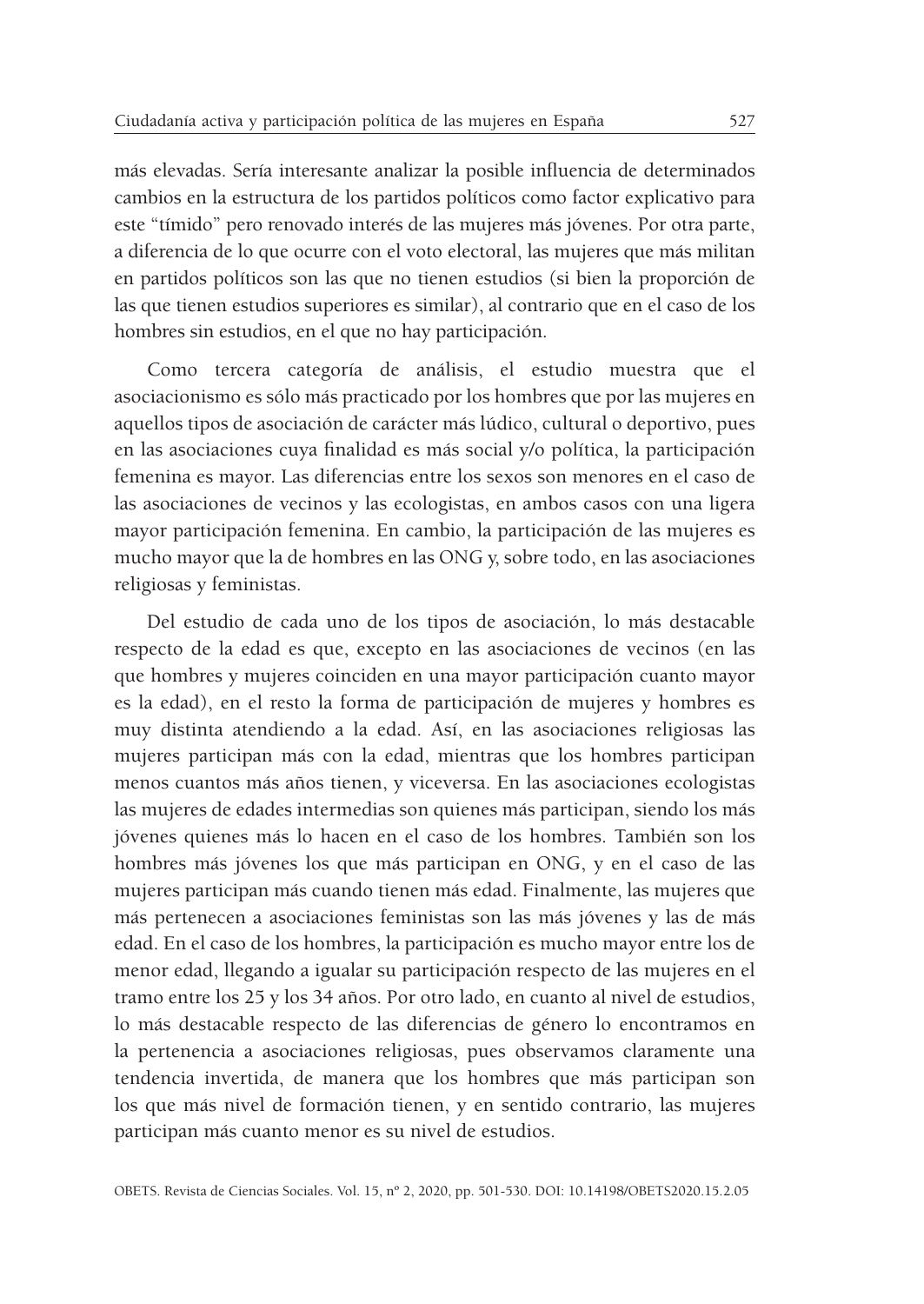Como indicábamos, los datos sobre la participación en iniciativas y movimientos sociales muestran que no existen apenas diferencias de género respecto de la participación en huelgas o manifestaciones. En estos casos, por otra parte, se participa más cuanto menor es la edad y mayor el nivel de estudios. En el caso de la elaboración o firma de manifiestos públicos, durante 2019 lo hicieron ligeramente más las mujeres que los hombres, observándose la mayor diferencia entre los/as jóvenes y entre quienes tienen mayor nivel formativo (con una mayor distancia entre la representación femenina y la masculina, a favor de la primera). Pero, quizá por vincularse con estructuras institucionales, las diferencias son más amplias respecto de la contribución a financiar determinadas campañas políticas. En este caso participan más los hombres, aumentando las diferencias con las mujeres cuanto mayor es su nivel de formación y entre los 45 y los 64 años.

A modo de conclusión, la participación masculina sigue siendo mayor que la femenina en las estructuras de participación de carácter más institucional (elecciones, partidos políticos y sindicatos), pero las mujeres muestran mayor interés en participar en asociaciones de carácter sociopolítico desvinculadas de las formas de participación más tradicionales e institucionales. En este mismo sentido, salvo contadas excepciones, la participación en iniciativas y movimientos sociales (que, como hemos dicho, ha venido a renovar el juego democrático en este país en los últimos tiempos) es una forma de participación en la que no se muestran diferencias de género, aunque estas se hacen más evidentes principalmente cuanto mayor es la edad de los/as encuestados/as y cuanto más se acercan a las estructuras institucionales. No obstante, a las más jóvenes les interesa la participación institucional más que a los más jóvenes, pero, la desigualdad de género en las tareas y obligaciones personales y familiares conducen a que tal interés decaiga durante la etapa vital en la que mayores son las responsabilidades en dicho ámbito. Finalmente, los resultados de participación obtenidos sugieren la pertinencia de analizar con mayor profundidad las actitudes de unos y otras respecto de la acción política, con el fin de investigar las razones que sustentan las diferencias de participación apuntadas en el presente estudio.

#### **6. REFERENCIAS BIBLIOGRÁFICAS**

Agra, M.X. (2002). Ciudadanía: el debate feminista. En F. Quesada (ed.), *Naturaleza y sentido de la ciudadanía hoy* (pp. 129-160). Madrid: Publicaciones UNED.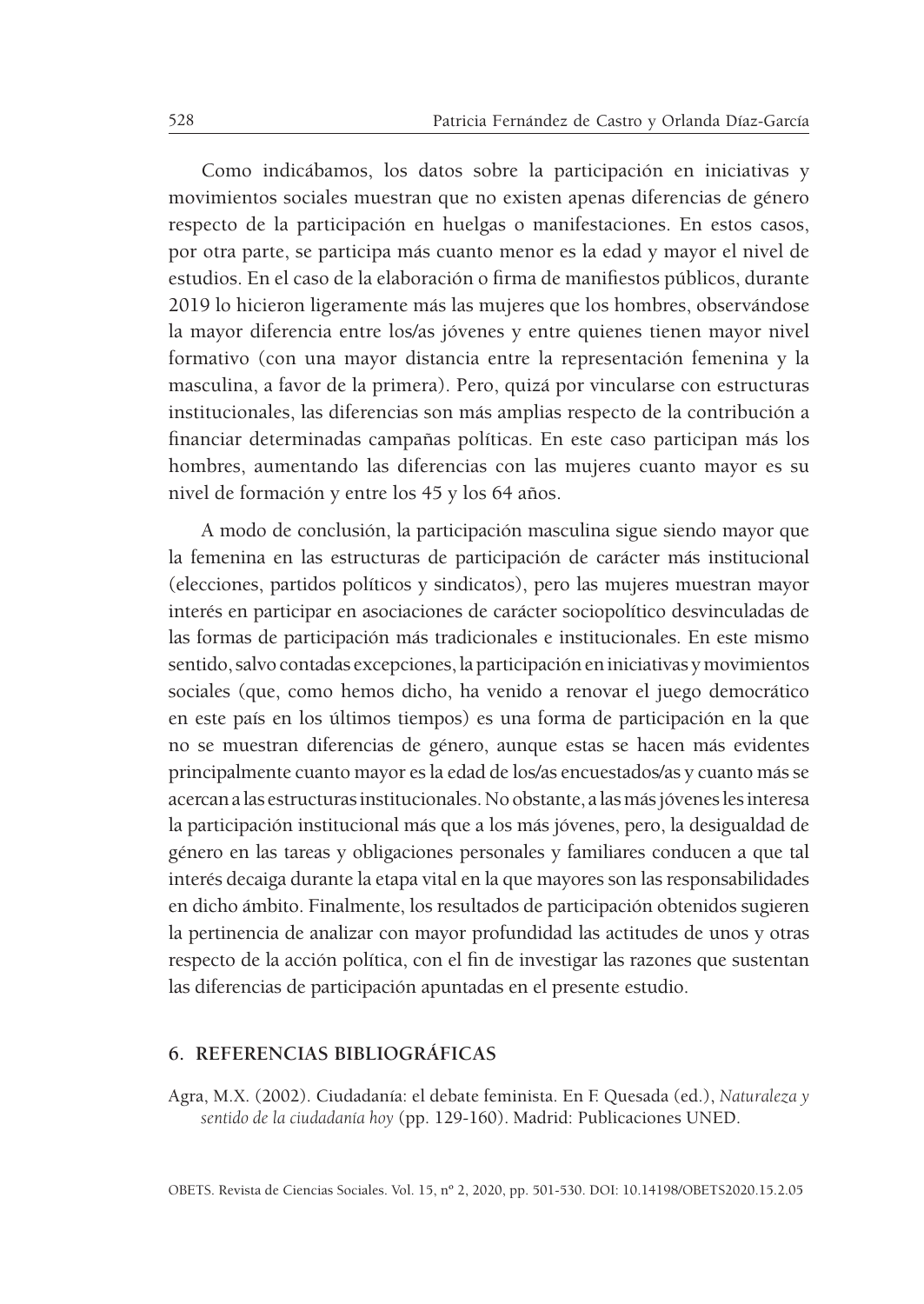- Amorós, C. (1987). Espacio de los iguales, espacio de las idénticas. Notas sobre poder y principio de individuación. *Arbor: ciencia, pensamiento y cultura*, 128(503*),* 113- 128.
- Anduiza, E. y Bosch, A. (2009). *Comportamiento político y electoral*. Barcelona: Ariel.
- Arendt, H. (1993). *La condición humana.* Barcelona: Paidós.
- Benhabib, S. (2006). *Las reivindicaciones de la cultura: igualdad y diversidad en la era global*. Traducido por Alejandra Vasallo. Buenos Aires: Katz. https://doi.org/10.2307/j. ctvndv76q
- Booth, J. A. y Seligson, M.A. (1978). *Political participation in Latin America.* New York: Holmes and Meier.
- Brubaker, W. R. (1989). The French revolution and the invention of citizenship. *French Politics and Society*, 7(3), 30-49.
- Burns, N. (2007). Gender in the aggregate, gender in the individual, gender and political action. *Politics & Gender, 3,* 104–124. https://doi.org/10.1017/ S1743923X07221014
- Coffé, H., & Bolzendahl, C. (2010). Same game, different rules? Gender differences in political participation. *Sex roles*, *62*(5-6), 318-333. https://doi.org/10.1007/ s11199-009-9729-y
- Conge, P. J. (1988). The concept of political participation: Toward a definition. *Comparative politics* 20 (2), 241-249. https://doi.org/10.2307/421669
- Eisenstein, Z. (1984). *Patriarcado capitalista y feminismo socialista*. México: Siglo XXI.
- Del Pino, E. y Colino, C. (2004). *Los ciudadanos y el Estado: las actitudes de los españoles hacia las administraciones y las políticas públicas*. Madrid: Instituto Nacional de Administración Pública.
- Dietz, M. (1987). Context is All: Feminism and Theories of Citizenship. *Daedalus* 116, 1-24.
- Folguera, P. (2000). Gestación y consolidación de los derechos de ciudadanía en Europa. En P. Pérez, *También somos ciudadanas*. Madrid, Instituto Universitario de Estudios de la Mujer, Universidad Autónoma de Madrid, 245-287. https://doi. org/10.2307/421669
- Foucault, M. (1980). *Vigilar y castigar. Nacimiento de la prisión.* México: Siglo XXI.
- Friedan, B. (1974). *La mística de la feminidad*. Madrid: Júcar.
- Gallego, A. (2007). *Inequality in political participation: Contemporary patterns in European countries*. Irvine: Center for the Study of Democracy: University of California.
- Kaase, M. y Marsh, A. (1979). Political action: a theoretical perspective. En Barnes, Kaase y otros (eds) *Political action: mass participation in five western democracies*, 27- 56. Beverly Hills, Calif.: Sage Publications.
- Lagarde, M. (2011). *Los cautiverios de las mujeres: madresposas, monjas, putas, presas y locas.* Madrid: horas y HORAS.
- Livesey, J. (2001). *Making democracy in the French Revolution*. London: Harvard University Press.
- Mouffe, C. (1993). Feminismo, ciudadanía y política democrática radical. *Debate feminista 4(7)*, 3-22. https://doi.org/10.22201/cieg.2594066xe.1993.7.1636
- Mouffe, C. (1999). *El retorno de lo político: comunidad, ciudadanía, pluralismo, democracia radical*. Barcelona: Paidós.

OBETS. Revista de Ciencias Sociales. Vol. 15, nº 2, 2020, pp. 501-530. DOI: 10.14198/OBETS2020.15.2.05